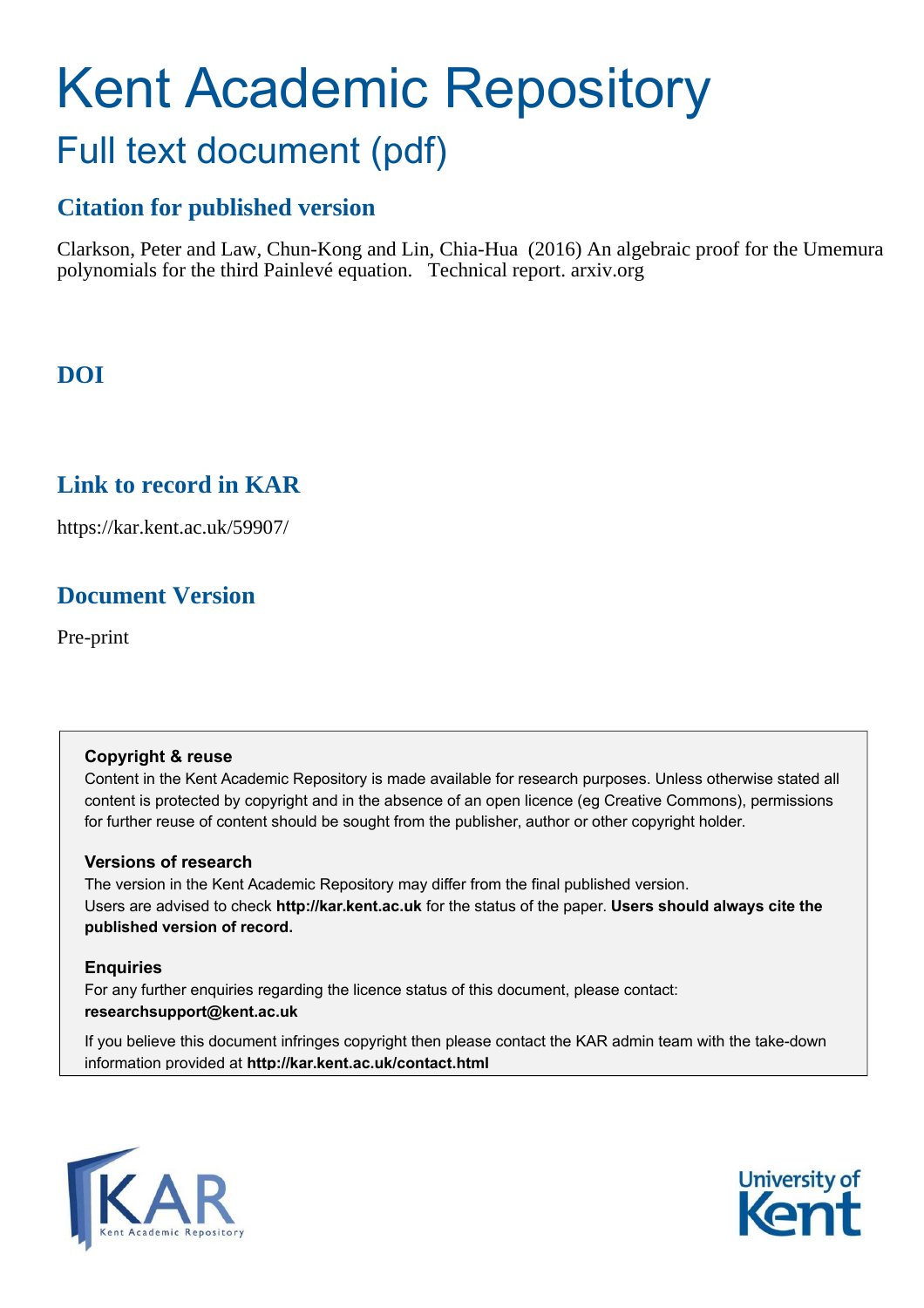# An algebraic proof for the Umemura polynomials for the third Painlevé equation

Peter A. Clarkson,<sup>\*</sup> Chun-Kong Law<sup>†</sup> Chia-Hua Lin<sup>‡</sup>

September 5, 2016

#### Abstract

We are concerned with the Umemura polynomials associated with the third Painlevé equation. We extend Taneda's method, which was developed for the Yablonskii– Vorob'ev polynomials associated with the second Painlevé equation, to give an algebraic proof that the rational functions generated by the nonlinear recurrence relation satisfied by Umemura polynomials are indeed polynomials.

## 1 Introduction

The third Painlevé equation  $(P_{III})$ 

$$
\frac{d^2w}{dz^2} = \frac{1}{w} \left(\frac{dw}{dz}\right)^2 - \frac{1}{z}\frac{dw}{dz} + \frac{\alpha w^2 + \beta}{z} + \gamma w^3 + \frac{\delta}{w},\tag{1.1}
$$

where ' =  $d/dz$  and  $\alpha$ ,  $\beta$ ,  $\gamma$  and  $\delta$  are arbitrary parameters. We are concerned with the generic case when  $\gamma \delta \neq 0$ , so we set  $\gamma = 1$  and  $\delta = -1$ , without loss of generality (by rescaling  $w$  and  $z$  if necessary), and so consider

$$
\frac{d^2w}{dz^2} = \frac{1}{w} \left(\frac{dw}{dz}\right)^2 - \frac{1}{z}\frac{dw}{dz} + \frac{\alpha w^2 + \beta}{z} + w^3 - \frac{1}{w}.\tag{1.2}
$$

The six Painlevé equations  $(P_I-P_{VI})$ , were discovered by Painlevé, Gambier and their colleagues whilst studying second order ordinary differential equations of the form

$$
\frac{d^2w}{dz^2} = F\left(z, w, \frac{dw}{dz}\right),\tag{1.3}
$$

<sup>∗</sup>School of Mathematics, Statistics and Actuarial Science, University of Kent, Canterbury, CT2 7NF, UK. Email: P.A.Clarkson@kent.ac.uk

<sup>†</sup>Department of Applied Mathematics, National Sun Yat-sen University, Kaohsiung, Taiwan 804, R.O.C. Email: law@math.nsysu.edu.tw

<sup>‡</sup>Department of Applied Mathematics, National Sun Yat-sen University, Kaohsiung, Taiwan 804, R.O.C. AMS Subject Classification (2010) : 34A55, 34B24, 47A75.

Keywords: Umemura polynomials, third Painlev´e equation, recurrence relation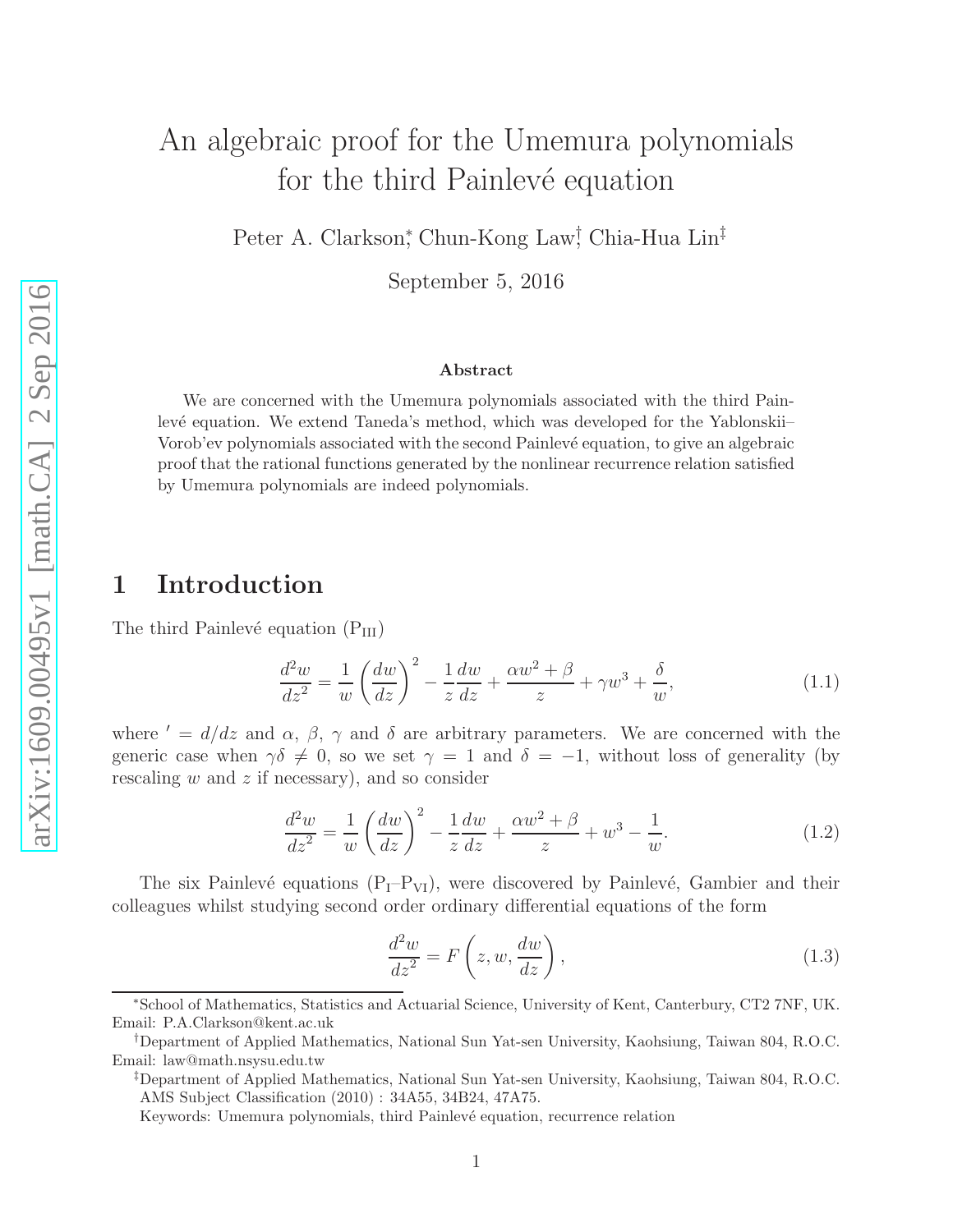where F is rational in  $dw/dz$  and w and analytic in z. The Painlevé equations can be thought of as nonlinear analogues of the classical special functions. Indeed Iwasaki, Kimura, Shimomura and Yoshida [35] characterize the six Painlevé equations as "the most important nonlinear ordinary differential equations" and state that "many specialists believe that during the twenty-first century the Painlevé functions will become new members of the community of special functions". Subsequently this has happened as the Painlev´e equations are a chapter in the NIST *Digital Library of Mathematical Functions* [60, §32].

The general solutions of the Painlevé equations are transcendental in the sense that they cannot be expressed in terms of known elementary functions and so require the introduction of a new transcendental function to describe their solution. However, it is well known that  $P_{II}-P_{VI}$  possess rational solutions and solutions expressed in terms of the classical special functions — Airy, Bessel, parabolic cylinder, Kummer and hypergeometric functions, respectively — for special values of the parameters, see, e.g.  $|15, 23, 33|$  and the references therein. These hierarchies are usually generated from "seed solutions" using the associated Bäcklund transformations and frequently can be expressed in the form of determinants.

Vorob'ev [73] and Yablonskii [75] expressed the rational solutions of  $P_{II}$ 

$$
\frac{d^2w}{dz^2} = 2w^3 + zw + \alpha,\tag{1.4}
$$

with α an arbitrary constant, in terms of special polynomials, now known as the *Yablonskii– Vorob'ev polynomials*, which are defined through the recurrence relation (a second-order, bilinear differential-difference equation)

$$
Q_{n+1}Q_{n-1} = zQ_n^2 - 4\left[Q_n \frac{d^2 Q_n}{dz^2} - \left(\frac{dQ_n}{dz}\right)^2\right],
$$
\n(1.5)

with  $Q_0(z) = 1$  and  $Q_1(z) = z$ . It is clear from the recurrence relation (1.5) that the  $Q_n$  are rational functions, though it is not obvious that they are polynomials since one is dividing by  $Q_{n-1}$  at every iteration. In fact it is somewhat remarkable that the  $Q_n$  are polynomials. Taneda [68], see also [26], used an algebraic method to prove that the functions  $Q_n$  defined by (1.5) are indeed polynomials. Clarkson and Mansfield [20] investigated the locations of the roots of the Yablonskii–Vorob'ev polynomials in the complex plane and showed that these roots have a very regular, approximately triangular structure; the term "approximate" is used since the patterns are not exact triangles as the roots lie on arcs rather than straight lines. An earlier study of the distribution of the roots of the Yablonskii–Vorob'ev polynomials is given in [41]; see also [35, p. 255, 339]. Recently Bertola and Bothner [3] and Buckingham and Miller [8, 9] have studied the Yablonskii–Vorob'ev polynomials  $Q_n(z)$  in the limit as  $n \to \infty$  and shown that the roots lie in a "triangular region" with elliptic sides which meet with interior angle  $\frac{2}{5}\pi$ , suggesting a limit to a solution of P<sub>I</sub>. Indeed Buckingham & Miller [8, 9] show that in the limit as  $n \to \infty$ , the rational solution of P<sub>II</sub> tends to the *tritronquée* solution of P<sub>I</sub>.

Okamoto [57] obtained special polynomials, analogous to the Yablonskii–Vorob'ev polynomials, which are associated with some of the rational solutions of  $P_{IV}$ . Noumi and Yamada [54] generalized Okamoto's results and expressed all rational solutions of  $P_{IV}$  in terms of special polynomials, now known as the *generalized Hermite polynomials* and *generalized Okamoto polynomials*. The structure of the roots of these polynomials is studied in [12], where it is shown that the roots of the generalized Hermite polynomials have an approximate rectangular structure and the roots of the generalized Okamoto polynomials have a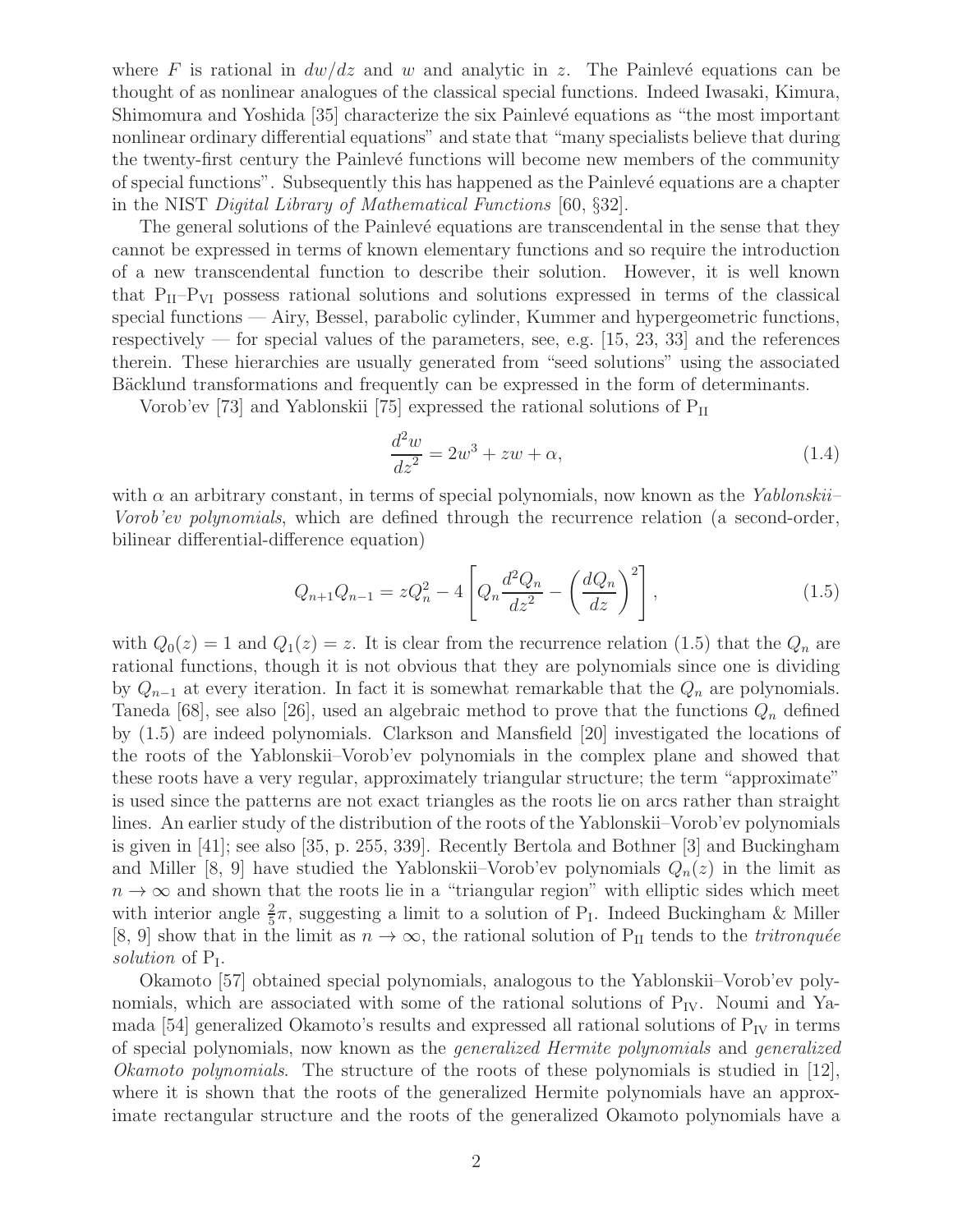combination of approximate rectangular and triangular structures. As for  $P_{II}$ , "approximate" is used since the patterns are not exact triangles and rectangles as the roots lie on arcs rather than straight lines.

Umemura [71] derived special polynomials with certain rational and algebraic solutions of  $P_{III}$ ,  $P_V$  and  $P_{VI}$  which have similar properties to the Yablonskii–Vorob'ev polynomials and the Okamoto polynomials. Recently there have been further studies of the special polynomials associated with rational solutions of  $P_{II}$  [3, 8, 9, 26, 37, 39, 42, 68], rational and algebraic solutions of P<sub>III</sub> [1, 11, 38, 51, 52, 59, 56, 72], rational solutions of P<sub>IV</sub> [14, 22, 26, 54, 40, 55, rational and algebraic solutions of  $P_V$  [13, 49, 53, 58, 74], algebraic solutions of  $P_{VI}$  [43, 48, 67, 69]; a comprehensive review is given in [16]. Several of these papers are concerned with the combinatorial structure and determinant representation of the polynomials, often related to the Hamiltonian structure and affine Weyl symmetries of the Painlevé equations. Additionally the coefficients of these special polynomials have some interesting, indeed somewhat mysterious, combinatorial properties [70, 71].

Further these special polynomials associated with rational solutions of the Painlevé equations arise in several applications:

- the Yablonskii–Vorob'ev polynomials arise in the transition behaviour for the semiclassical sine-Gordon equation [7] and in moving boundary problems [65, 66];
- the Umemura polynomials associated with rational solutions of  $P_{III}$  and  $P_V$  arise as multivortex solutions of the complex sine-Gordon equation [2, 4, 5, 61];
- the generalized Hermite polynomials associated with rational solutions of  $P_{IV}$  arise as multiple integrals in random matrix theory [6, 24], in the description of vortex dynamics with quadrupole background flow [18], and as coefficients of recurrence relations for semi-classical orthogonal polynomials [10, 19];
- the generalized Okamoto polynomials associated with rational solutions of  $P_{IV}$  generate previously unknown rational-oscillatory solutions of the de-focusing nonlinear Schrödinger equation [17];
- these special polynomials associated with rational solutions of Painlevé equations are examples of exceptional orthogonal polynomials [27, 28, 29, 30, 31, 32, 45, 46, 47], for which there is much current interest.

We emphasize that the fact that the nonlinear recurrence relation  $(1.5)$  generates polynomials also follows from the  $\tau$ -function theory associated with the theory of Painlevé equations. The  $\tau$ -functions are in general entire functions. It can be shown that for P<sub>II</sub> with  $\alpha = m$ , the associated  $\tau$ -function is

$$
\tau_m(z) = Q_m(z) \exp\left(-\frac{z^3}{24}\right),\,
$$

Consequently the rational function  $Q_m(z)$  has to be a polynomial. Taneda [68] and Fukutani, Okamoto and Umemura [26] independently gave a direct algebraic proof, which is one of the first studies of nonlinear recurrence relations for polynomials. In particular, Taneda [68] defined a Hirota-like operator

$$
\ell(f) = f \frac{d^2 f}{dz^2} - \left(\frac{df}{dz}\right)^2,
$$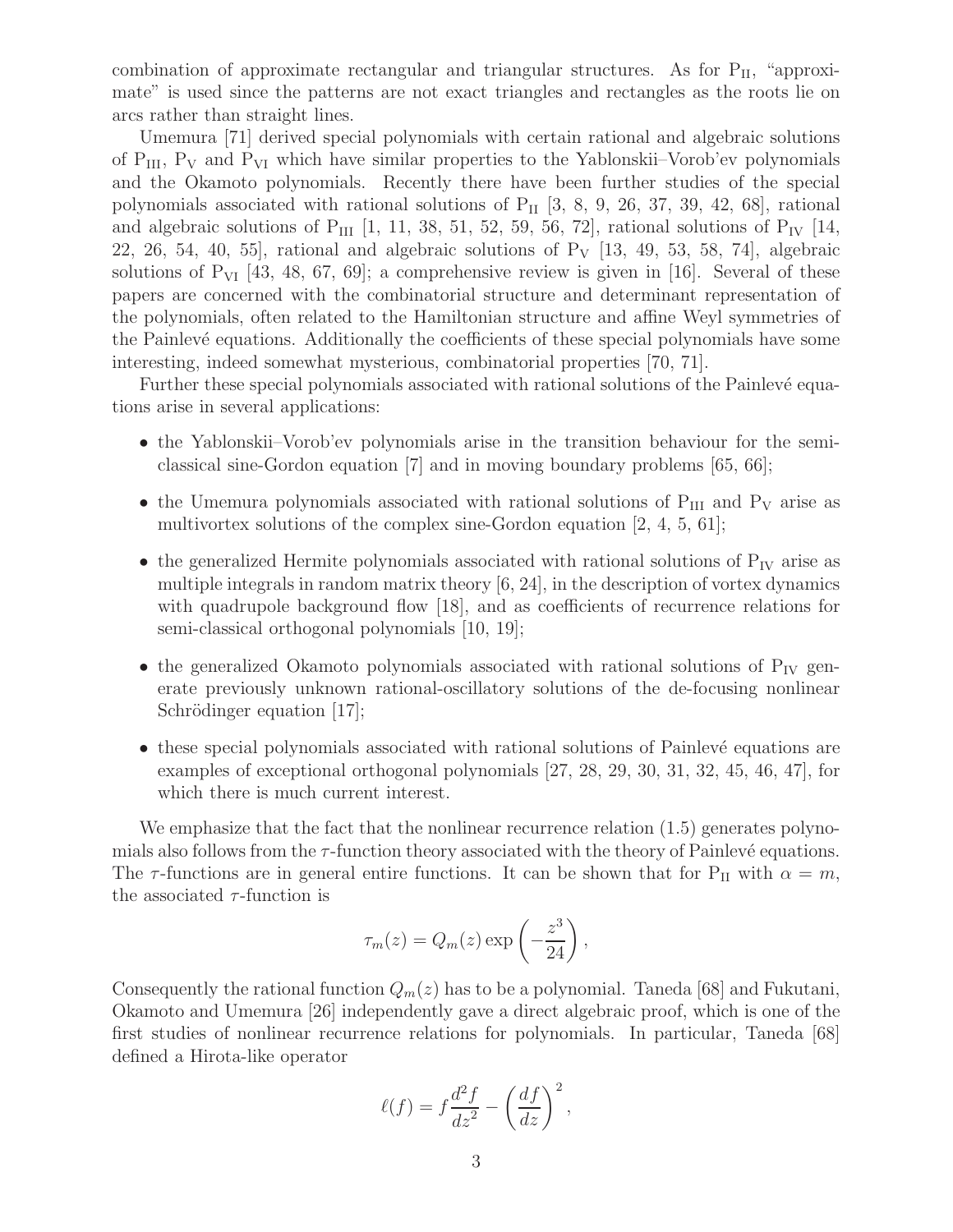and showed that if  $f(z)$  is a polynomial in z, and  $g = zf^2-4\ell(f)$ , then f divides  $2z g^2-4\ell(g)$ . Hence if  $f(z) = Q_{m-1}(z)$ , then  $g(z) = Q_m(z)Q_{m-2}(z)$  and

$$
2z g2 - 4 l(g) = Qm2 Qm-3 Qm-1 + Qm-22 (z Qm2 - 4 l(Qm)),
$$

so that  $Q_m$  divides  $zQ_m^2 - 4\ell(Q_m)$ , implying that  $Q_{m+1}$  is a polynomial. This is based on the assumption that each  $Q_m$  has simple zeros (implying that  $Q_m$  and  $Q_{m-1}$  have no common zeros), which in turn can be proved using another identity derived from  $P_{II}$ ,

$$
\frac{dQ_{m+1}}{dz}Q_{m-1} - Q_{m+1}\frac{dQ_{m-1}}{dz} = (2m+1)Q_m^2,
$$
\n(1.6)

which is proved in  $[26, 68]$  (see also  $[42]$ ).

Now for  $P_{III}$  (1.2), the recurrence relation becomes

$$
S_{n+1}S_{n-1} = -z \left[ S_n \frac{d^2 S_n}{dz^2} - \left( \frac{d S_n}{dz} \right)^2 \right] - S_n \frac{d S_n}{dz} + (z + \mu) S_n^2, \tag{1.7}
$$

where  $\mu$  is a complex parameter. Here there is one more term  $S_n$  $dS_n$  $\frac{d^2z}{dz^2}$ , and z in the main term implies that the root  $z = 0$  of  $S_n$ , if exists, will accumulate. We continue to employ Taneda's trick, by defining another Hirota-like operator

$$
\mathcal{L}_z(f) = f \frac{d^2 f}{dz^2} - \left(\frac{df}{dz}\right)^2 - \frac{f}{z} \frac{df}{dz}.
$$

Also we need another identity. We find that it is suitable to use the fourth order differential equation in  $S_n$  (4.6) found in [11]. This higher order equation in fact comes from the  $\sigma$ equation equivalent to  $P_{III}$ 

$$
\left(z\frac{d^2\sigma}{dz^2} - \frac{d\sigma}{dz}\right)^2 + 4\left(\frac{d\sigma}{dz}\right)^2 \left(z\frac{d\sigma}{dz} - 2\sigma\right) + 4z\lambda_1 \frac{d\sigma}{dz} - z^2 \left(z\frac{d\sigma}{dz} - 2\sigma + 2\lambda_0\right) = 0, \quad (1.8)
$$

with  $\lambda_0 = \frac{1}{8}$  $\frac{1}{8}(\alpha^2 + (\beta - 2)^2)$  and  $\lambda_1 = -\frac{1}{4}$  $\frac{1}{4}\alpha(\beta-2)$ ; or equivalently

$$
z^2 \frac{d^3 \sigma}{dz^3} - z \frac{d^2 \sigma}{dz^2} + 6z \left(\frac{d\sigma}{dz}\right)^2 - 8\sigma \frac{d\sigma}{dz} + \frac{d\sigma}{dz} - \frac{1}{2}z^3 - 2z\lambda_1 = 0,\tag{1.9}
$$

which is obtained by differentiating  $(1.8)$ . The higher order equation

$$
z^{2}\left[S_{n}\frac{d^{4}S_{n}}{dz^{4}}-4\frac{dS_{n}}{dz}\frac{d^{3}S_{n}}{dz^{3}}+3\left(\frac{d^{2}S_{n}}{dz^{2}}\right)^{2}\right]+2z\left(S_{n}\frac{d^{3}S_{n}}{dz^{3}}-\frac{dS_{n}}{dz}\frac{d^{2}S_{n}}{dz^{2}}\right)
$$

$$
-4z(z+\mu)\left[S_{n}\frac{d^{2}S_{n}}{dz^{2}}-\left(\frac{dS_{n}}{dz}\right)^{2}\right]-2S_{n}\frac{d^{2}S_{n}}{dz^{2}}+4\mu S_{n}\frac{dS_{n}}{dz}=2n(n+1)S_{n}^{2},
$$

which is derived from (1.9), is also instrumental in the analysis of the case when  $z = 0$  is a root of  $S_n$  (see §4 below).

In §2 we describe rational solutions of equation (1.2). In §§3 and 4 we extend Taneda's algebraic proof for equation  $(1.5)$  to equation  $(2.3)$  and in §5 we discuss our results.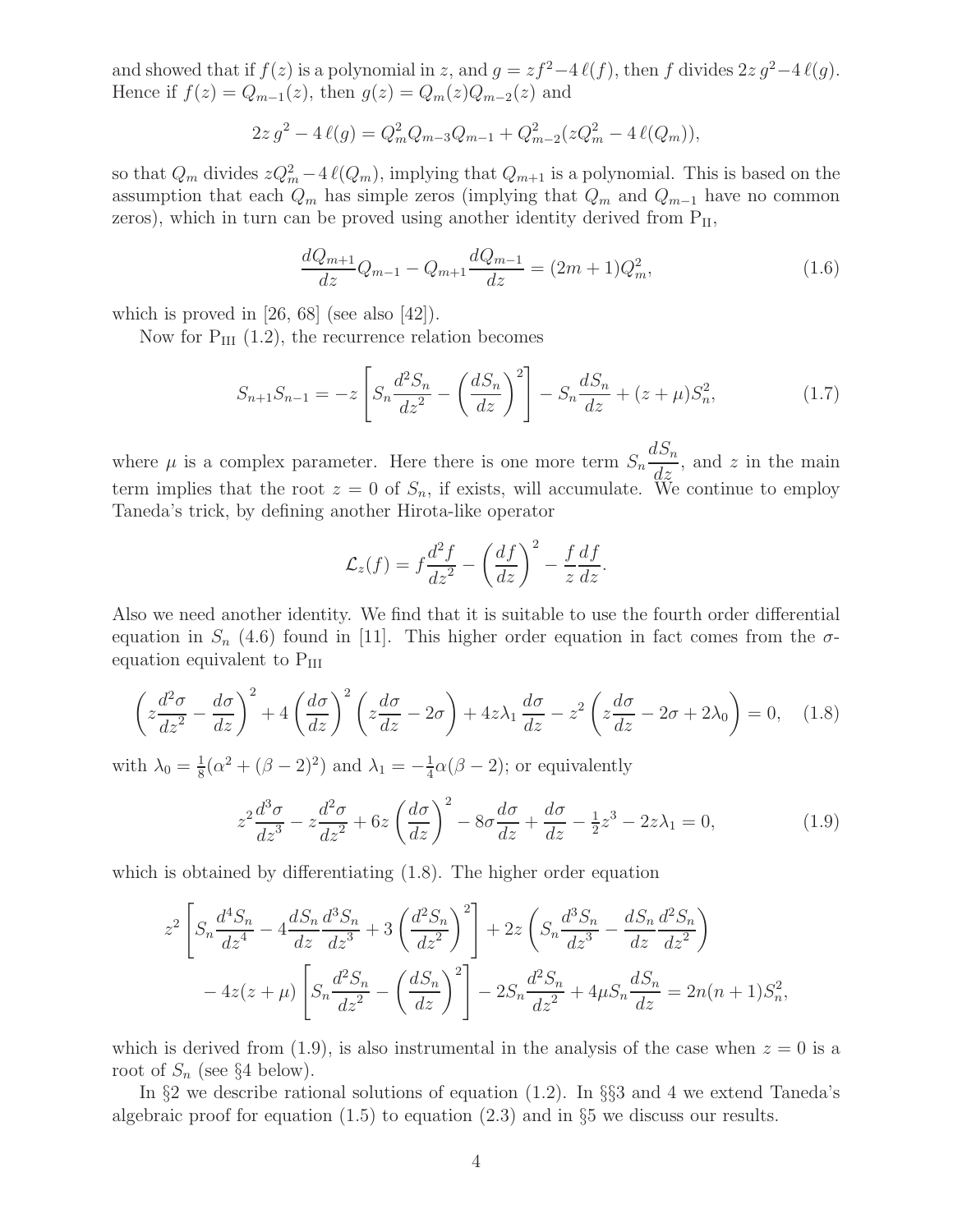## 2 Rational solutions of  $P_{III}$

The location of rational solutions of equation (1.2), which is P<sub>III</sub> with  $\gamma = 1$  and  $\delta = -1$ , are given in the following theorem.

**Theorem 2.1.** *Equation* (1.2) *has a rational solution if and only if*  $\alpha \pm \beta = 4n$ ,  $n \in \mathbb{Z}$ *.* 

*Proof.* See Gromak, Laine and Shimomura [33, p. 174]; also [51, 52].

Umemura [71] derived special polynomials associated with rational solutions of  $P_{III}$  (1.2), which are defined in Theorem 2.2, and states that these polynomials are the analogues of the Yablonskii–Vorob'ev polynomials associated with rational solutions of  $P_{II}$  [73, 75] and the Okamoto polynomials associated with rational solutions of  $P_{IV}$  [57].

**Theorem 2.2.** *Suppose that*  $T_n(z; \mu)$  *satisfies the recurrence relation* 

$$
zT_{n+1}T_{n-1} = -z \left[ T_n \frac{d^2 T_n}{dz^2} - \left( \frac{dT_n}{dz} \right)^2 \right] - T_n \frac{dT_n}{dz} + (z + \mu) T_n^2, \tag{2.1}
$$

*with*  $T_{-1}(z; \mu) = 1$  *and*  $T_0(z; \mu) = 1$ *. Then* 

$$
w_n(z; \mu) \equiv w(z; \alpha_n, \beta_n) = \frac{T_n(z; \mu - 1) T_{n-1}(z; \mu)}{T_n(z; \mu) T_{n-1}(z; \mu - 1)} \equiv 1 + \frac{d}{dz} \ln \frac{T_n(z; \mu - 1)}{z^n T_n(z; \mu)},
$$
(2.2)

*satisfies*  $P_{III}$  (1.2)*, with*  $\alpha_n = 2n + 2\mu - 1$  *and*  $\beta_n = 2n - 2\mu + 1$ *.* 

*Proof.* See Umemura [71]; also [11, 38].

The "polynomials"  $T_n(z; \mu)$  are rather unsatisfactory since they are actually polynomials in  $\xi = 1/z$  rather than polynomials in z, which would be more natural. However it is straightforward to determine a recurrence relation which generates functions  $S_n(z; \mu)$  which are polynomials in z. These are given in the following theorem which generalizes the work of Kajiwara and Masuda [38].

**Theorem 2.3.** *Suppose that*  $S_n(z; \mu)$  *satisfies the recurrence relation* 

$$
S_{n+1}S_{n-1} = -z \left[ S_n \frac{d^2 S_n}{dz^2} - \left( \frac{d S_n}{dz} \right)^2 \right] - S_n \frac{d S_n}{dz} + (z + \mu) S_n^2, \tag{2.3}
$$

*with*  $S_{-1}(z; \mu) = S_0(z; \mu) = 1$ *. Then* 

$$
w_n = w(z; \alpha_n, \beta_n) = \frac{S_n(z; \mu - 1) S_{n-1}(z; \mu)}{S_n(z; \mu) S_{n-1}(z; \mu - 1)} \equiv 1 + \frac{d}{dz} \ln \frac{S_{n-1}(z; \mu - 1)}{S_n(z; \mu)},
$$
(2.4)

*satisfies*  $P_{III}$  (1.2) *with*  $\alpha_n = 2n + 2\mu - 1$  *and*  $\beta_n = 2n - 2\mu + 1$ *.* 

*Proof.* See Clarkson [11] and Kajiwara [36].

#### Remarks 2.4.

1. The polynomials  $S_n(z; \mu)$  and  $T_n(z; \mu)$ , defined by (2.3) and (2.1), respectively, are related through  $S_n(z; \mu) = z^{n(n+1)/2} T_n(z; \mu)$ . The polynomials  $S_n(z; \mu)$  also have the symmetry property  $S_n(z; \mu) = S_n(-z; -\mu)$ .

 $\Box$ 

 $\Box$ 

 $\Box$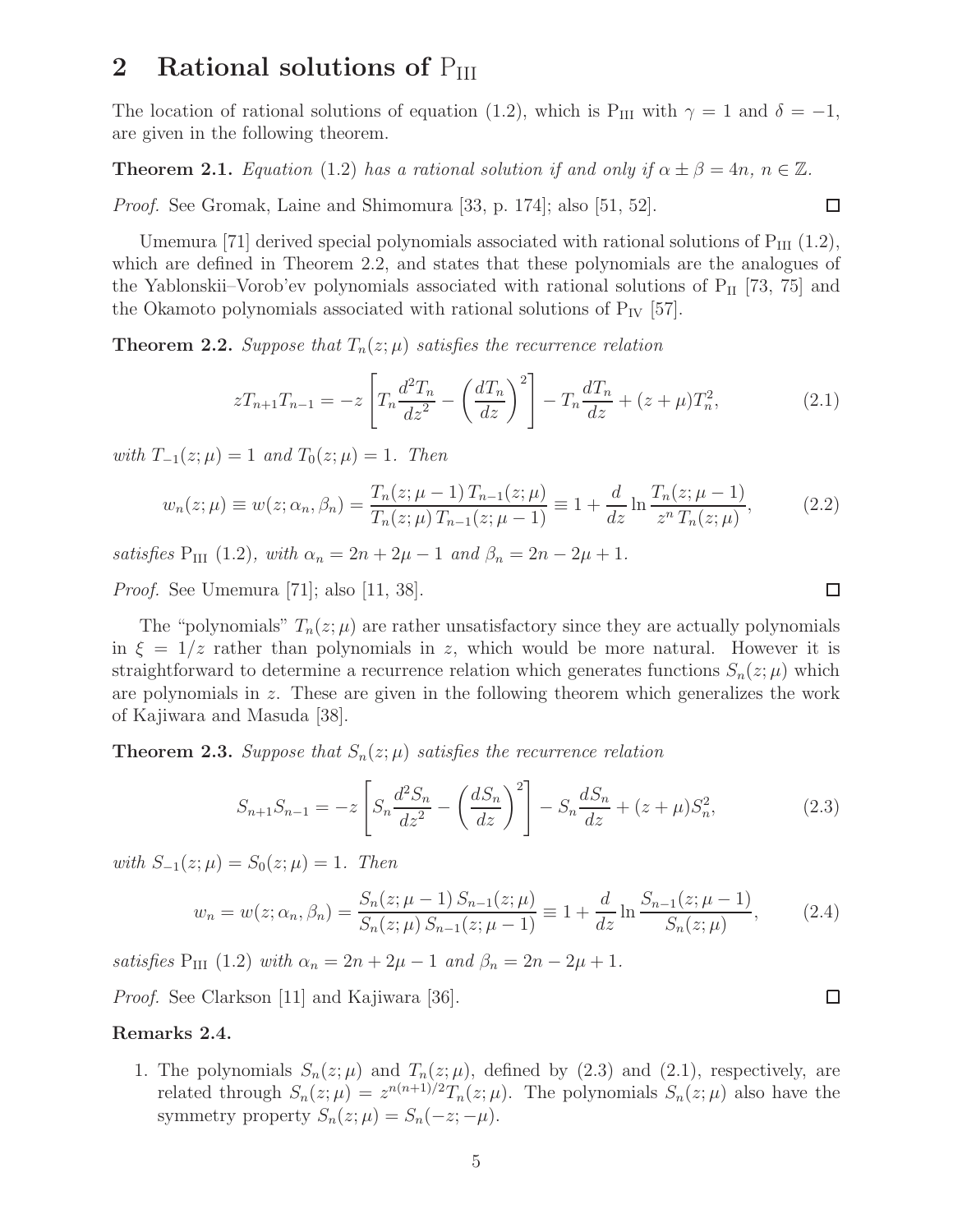2. The rational solutions of P<sub>III</sub> (1.2) lie on the lines  $\alpha + \epsilon \beta = 4n$ , with  $\epsilon = \pm 1$ , in the  $\alpha$ -β plane. Further, letting  $w(z) = u(\zeta)/\sqrt{\zeta}$ , with  $\zeta = \frac{1}{4}$  $\frac{1}{4}z^2$ , in P<sub>III</sub> (1.2) yields

$$
\frac{d^2u}{d\zeta^2} = \frac{1}{u} \left(\frac{du}{d\zeta}\right)^2 - \frac{1}{\zeta} \frac{du}{d\zeta} + \frac{\alpha u^2}{2\zeta^2} + \frac{\beta}{2\zeta} + \frac{u^3}{\zeta^2} - \frac{1}{u},\tag{2.5}
$$

which is known as  $P_{III'}$  (cf. Okamoto [59]) and is frequently used to determine properties of solutions of  $P_{III}$ . However  $(2.5)$  has algebraic solutions rather than rational solutions  $[51, 52]$ .

3. For any  $n \in \mathbb{N} \cup \{0\}$ , if  $\alpha_n = 2n + 2\mu - 1$  and  $\beta_n = 2n - 2\mu + 1$ , with  $\mu \in \mathbb{C}$ , then  $\alpha_n + \beta_n = 4n$ .

Kajiwara and Masuda [38] derived representations of rational solutions for  $P_{III}$  (1.2) in the form of determinants, which are described in the following theorem.

**Theorem 2.5.** Let  $p_k(z; \mu)$  be the polynomial defined by

$$
\sum_{j=0}^{\infty} p_j(z;\mu)\lambda^j = (1+\lambda)^{\mu} \exp(z\lambda), \qquad (2.6)
$$

*with*  $p_i(z; \mu) = 0$  *for*  $j < 0$ *, and*  $\tau_n(z)$ *, for*  $n \geq 1$ *, be the*  $n \times n$  *determinant* 

$$
\tau_n(z;\mu) = \mathcal{W}(p_1(z;\mu), p_3(z;\mu), \dots, p_{2n-1}(z;\mu)), \qquad (2.7)
$$

*where*  $W(\phi_1, \phi_2, \ldots, \phi_n)$  *is the Wronskian. Then* 

$$
w_n = w(z; \alpha_n, \beta_n, 1, -1) = 1 + \frac{d}{dz} \ln \frac{\tau_{n-1}(z; \mu - 1)}{\tau_n(z; \mu)},
$$
\n(2.8)

*for*  $n \ge 1$ *, satisfies*  $P_{III} (1.2)$  *with*  $\alpha_n = 2n + 2\mu - 1$  *and*  $\beta_n = 2n - 2\mu + 1$ *.* 

*Proof.* See Kajiwara and Masuda [38].

#### Remarks 2.6.

- 1. We note that  $p_k(z; \mu) = L_k^{(\mu k)}$  $\binom{(\mu-k)}{k}(-z)$ , where  $L_k^{(m)}$  $\binom{m}{k}(\zeta)$  is the *associated Laguerre polynomial*, cf. [60, §18].
- 2. The relationship between the polynomial  $S_n(z, \mu)$  and the Wronskian  $\tau_n(z; \mu)$  is

$$
S_n(z,\mu) = c_n \tau_n(z;\mu),
$$
  $c_n = \prod_{j=1}^n (2j+1)^{n-j}.$ 

3. In the special case when  $\mu = 1$ , then

$$
S_n(z,1) = z^{n(n-1)/2} \theta_n(z),
$$

where  $\theta_n(z)$  is the *Bessel polynomial* (sometimes known as the *reverse Bessel polynomial*, cf. [34]) given by

$$
\theta_n(z) = \sqrt{\frac{2}{\pi}} z^{n+1/2} e^z K_{n+1/2}(z) \equiv \frac{n!}{(-2)^n} L_n^{(-2n-1)}(2x),
$$

with  $K_{\nu}(z)$  the *modified Bessel function*, which recently arose in the description of point vortex equilibria [62].

 $\Box$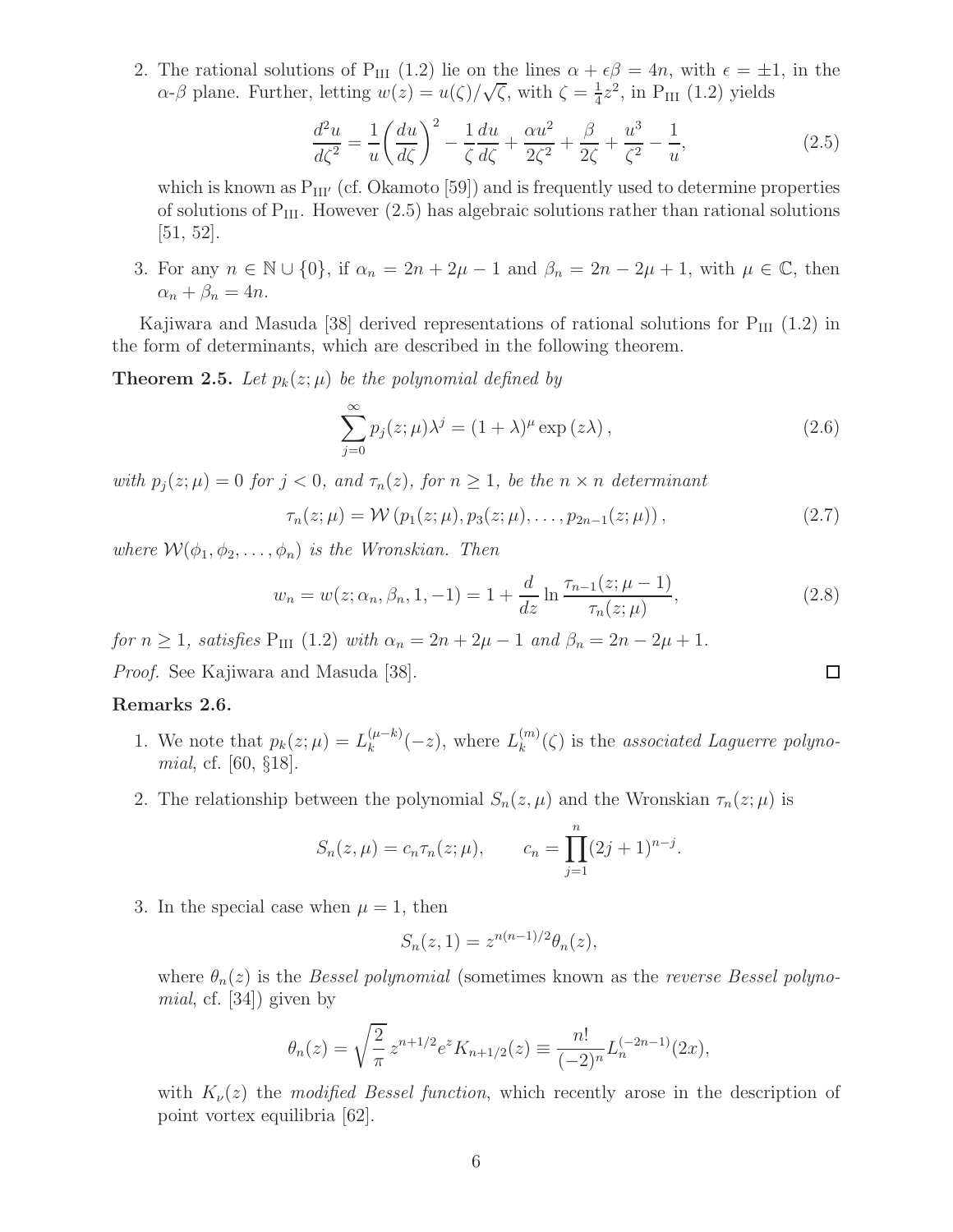$$
S_1(z; \mu) = z + \mu,
$$
  
\n
$$
S_2(z; \mu) = \xi^3 - \mu,
$$
  
\n
$$
S_3(z; \mu) = \xi^6 - 5\mu\xi^3 + 9\mu\xi - 5\mu^2,
$$
  
\n
$$
S_4(z; \mu) = \xi^{10} - 15\mu\xi^7 + 63\mu\xi^5 - 225\mu\xi^3 + 315\mu^2\xi^2 - 175\mu^3\xi + 36\mu^2,
$$
  
\n
$$
S_5(z; \mu) = \xi^{15} - 35\mu\xi^{12} + 252\mu\xi^{10} + 175\mu^2\xi^9 - 2025\mu\xi^8 + 945\mu^2\xi^7
$$
  
\n
$$
- 1225\mu(\mu^2 - 9)\xi^6 - 26082\mu^2\xi^5 + 33075\mu^3\xi^4 - 350\mu^2(35\mu^2 + 36)\xi^3
$$
  
\n
$$
+ 11340\mu^3\xi^2 - 225\mu^2(49\mu^2 - 36)\xi + 7\mu^3(875\mu^2 - 828).
$$

Table 2.1: The first few Umemura polynomials  $S_n(z; \mu)$ , with  $\xi = z + \mu$ .

$$
Dis(S_2(z; \mu)) = -3^3 \mu^2,
$$
  
\n
$$
Dis(S_3(z; \mu)) = 3^{12} 5^5 \mu^6 (\mu^2 - 1)^2,
$$
  
\n
$$
Dis(S_4(z; \mu)) = 3^{27} 5^{20} 7^7 \mu^{14} (\mu^2 - 1)^6 (\mu^2 - 4)^2,
$$
  
\n
$$
Dis(S_5(z; \mu)) = 3^{66} 5^{45} 7^{28} \mu^{26} (\mu^2 - 1)^{14} (\mu^2 - 4)^6 (\mu^2 - 9)^2,
$$
  
\n
$$
Dis(S_6(z; \mu)) = -3^{147} 5^{80} 7^{63} 11^{11} \mu^{44} (\mu^2 - 1)^{26} (\mu^2 - 4)^{14} (\mu^2 - 9)^6 (\mu^2 - 16)^2.
$$

Table 2.2: The discriminants of the Umemura polynomials 
$$
S_n(z; \mu)
$$
.

The recurrence relation (2.3) is nonlinear, so in general, there is no guarantee that the rational function  $S_{n+1}$  thus derived is indeed a polynomial (since one is dividing by  $S_{n-1}$ ), as was the case for the recurrence relation  $(1.5)$ . However, the Painlevé theory guarantees that this is the case through an analysis of the  $\tau$ -function. A few of these Umemura polynomials  $S_n(z; \mu)$ , with  $\mu$  an arbitrary complex parameter, are given in Table 2.1.

Plots of the roots of the polynomials  $S_n(z; \mu)$  for various  $\mu$  are given in [11]. Initially for  $\mu$  sufficiently large and negative, the  $\frac{1}{2}n(n+1)$  roots form an approximate triangle with n roots on each side. Then as  $\mu$  increases, the roots in turn coalesce and eventually for  $\mu$ sufficiently large and positive they form another approximate triangle, similar to the original triangle, though with its orientation reversed. It is straightforward to determine when the roots of  $S_n(z; \mu)$  coalesce using discriminants of polynomials. Suppose that

$$
f(z) = zm + am-1zm-1 + ... + a1z + a0,
$$

is a monic polynomial of degree m with roots  $\alpha_1, \alpha_2, \ldots, \alpha_m$ , so  $f(z) = \prod_{j=1}^m (z - \alpha_j)$ . Then the *discriminant* of  $f(z)$  is

$$
Dis(f) = \prod_{1 \le j < k \le m} (\alpha_j - \alpha_k)^2.
$$

Hence the polynomial f has a multiple root when  $Dis(f) = 0$ .

The discriminants of the first few Umemura polynomials  $S_n(z; \mu)$  are given in Table 2.2. Thus  $S_2(z;\mu)$  has multiple roots when  $\mu = 0$ ,  $S_3(z;\mu)$  has multiple roots when  $\mu =$  $0, \pm 1$ ,  $S_4(z; \mu)$  has multiple roots when  $\mu = 0, \pm 1, \pm 2, S_5(z; \mu)$  has multiple roots when  $\mu = 0, \pm 1, \pm 2, \pm 3,$  and  $S_6(z;\mu)$  has multiple roots when  $\mu = 0, \pm 1, \pm 2, \pm 3, \pm 4$ . Further the multiple roots occur at  $z = 0$ . This leads to the following theorem.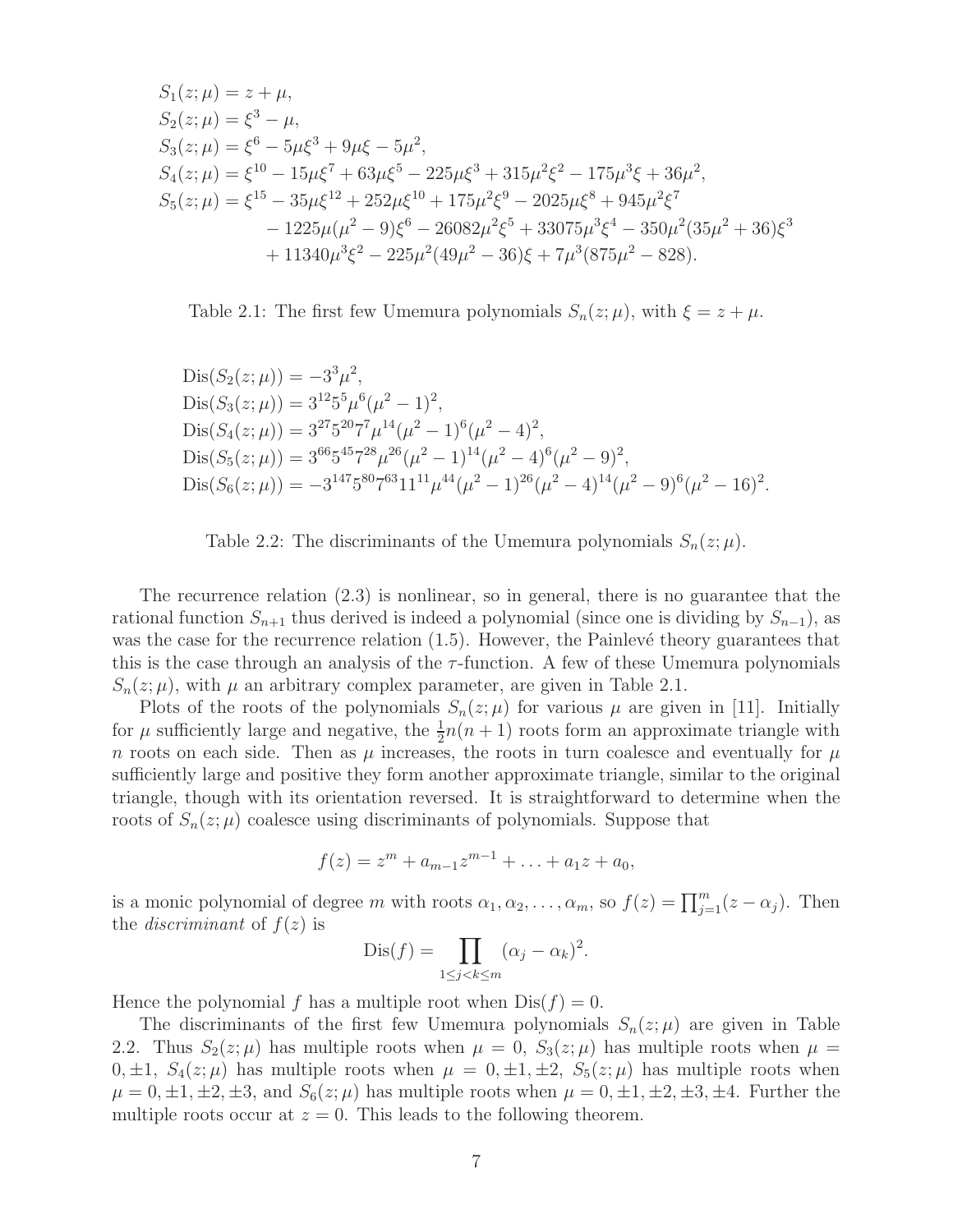**Theorem 2.7.** The discriminant of the polynomial  $S_n(z; \mu)$  is given by

$$
|\text{Dis}(S_n)| = \prod_{j=1}^n (2j+1)^{(2j+1)(n-j)^2} \prod_{k=-n}^n (\mu - k)^{c_{n-|k|}},
$$

*where*  $c_n = \frac{1}{6}$  $\frac{1}{6}n^3 + \frac{1}{4}$  $rac{1}{4}n^2 - \frac{1}{6}$  $\frac{1}{6}n-\frac{1}{8}$  $\frac{1}{8}[1-(-1)^n]$  and  $Dis(S_n) < 0$  if and only  $n = 2 \mod 4$ . Further *the polynomial*  $S_n(z; \mu)$  *has multiple roots at*  $z = 0$  *when*  $\mu = 0, \pm 1, \pm 2, \ldots, \pm (n-2)$ *.* 

*Proof.* See Amdeberhan [1].

 $\Box$ 

Using the Hamiltonian formalism for  $P_{III}$ , it is shown in [11] that the polynomials  $S_n(z; \mu)$ satisfy an fourth order bilinear equation and a sixth order, hexa-linear (homogeneous of degree six) difference equation.

# 3 Application of Taneda's method

In this section, we use the algebraic method due to Taneda [68] to prove that the rational functions  $S_n$  satisfying (2.3) are indeed polynomials, assuming all the functions  $S_n$ 's have simple zeros.

We define an operator  $\mathcal{L}_z$  as follows

$$
\mathcal{L}_z(f) = f \frac{d^2 f}{dz^2} - \left(\frac{df}{dz}\right)^2 + \frac{f}{z} \frac{df}{dz}.\tag{3.1}
$$

**Lemma 3.1.** Let  $f(z)$  and  $g(z)$  be arbitrary polynomials. Then

(a)  $\mathcal{L}_z(kf) = k^2 \mathcal{L}_z(f)$ , with *k a* constant;

(b) 
$$
\mathcal{L}_z(f g) = f^2 \mathcal{L}_z(g) + g^2 \mathcal{L}_z(f);
$$

(c) If  $h = -z\mathcal{L}_z(f) + k(z+\mu)f^2$ , with k and  $\mu$  constants, then

$$
f | z\mathcal{L}_z(h) - 2k(z + \mu)h^2,
$$
\n(3.2)

*where the symbol* | *means that the right hand side is divisible by the left hand side.*

#### *Proof.*

- (a) This follows directly from the definition.
- (b) We observe that

$$
\mathcal{L}_z(fg) = fg \frac{d^2}{dz^2}(fg) - \left[\frac{d}{dz}(fg)\right]^2 + \frac{fg}{z}\frac{d}{dz}(fg)
$$
  
=  $f^2 \left[g\frac{d^2g}{dz^2} - \left(\frac{dg}{dz}\right)^2 + \frac{g}{z}\frac{dg}{dz}\right] + g^2 \left[f\frac{d^2f}{dz^2} - \left(\frac{df}{dz}\right)^2 + \frac{f}{z}\frac{df}{dz}\right]$   
=  $f^2 \mathcal{L}_z(g) + g^2 \mathcal{L}_z(f),$ 

so the result is valid.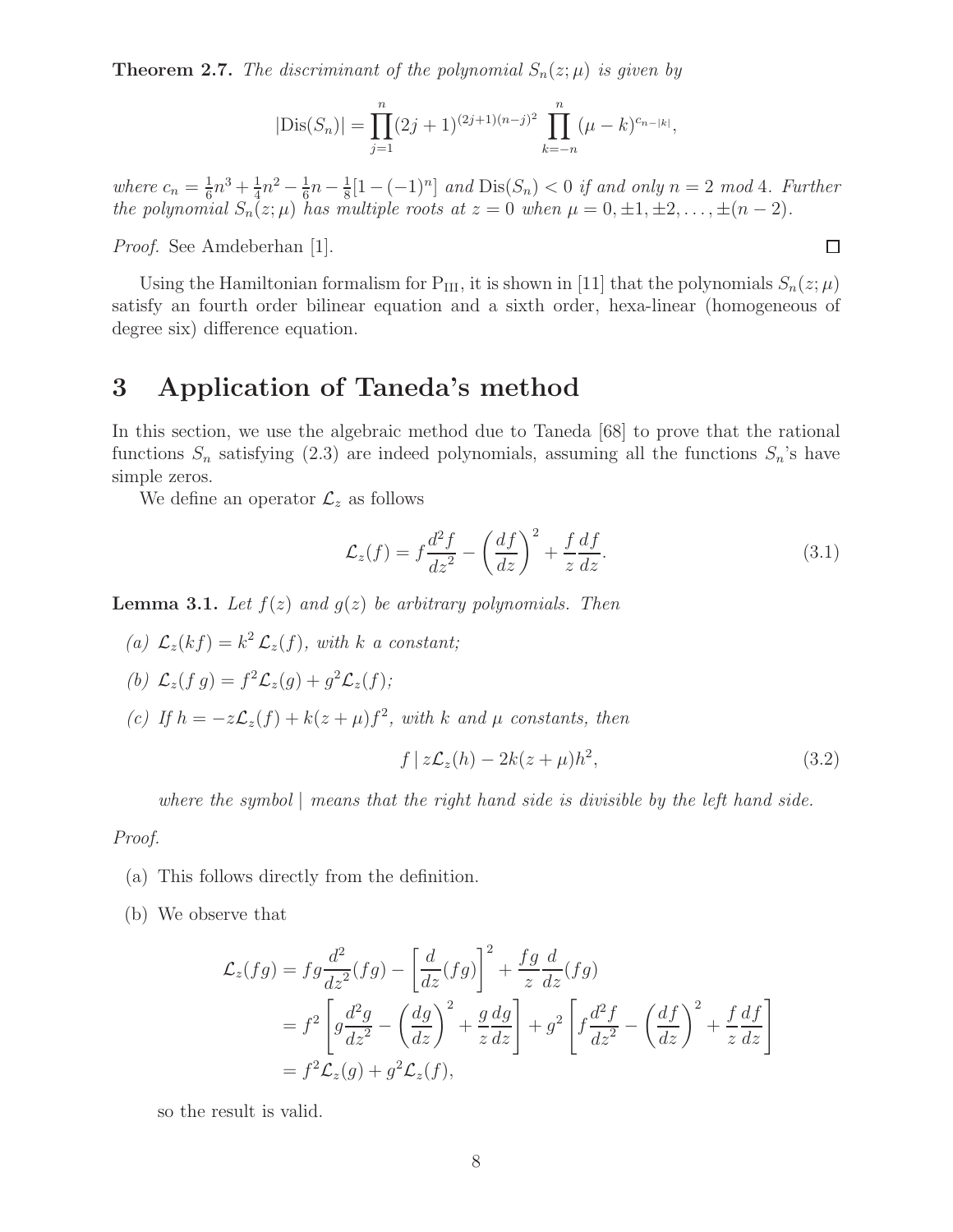(c) Finally, by definition

$$
h = -z \left[ f \frac{d^2 f}{dz^2} - \left( \frac{df}{dz} \right)^2 + \frac{f}{z} \frac{df}{dz} \right] + k(z + \mu)f^2
$$
  
\n
$$
= z \left( \frac{df}{dz} \right)^2 + f \times (a \text{ polynomial})
$$
  
\n
$$
\frac{dh}{dz} = -2f \frac{d^2 f}{dz^2} - z \left( f \frac{d^3 f}{dz^3} - \frac{df}{dz} \frac{d^2 f}{dz^2} \right) + kf^2 + 2k(z + \mu)f \frac{df}{dz}
$$
  
\n
$$
= z \frac{df}{dz} \frac{d^2 f}{dz^2} + f \times (a \text{ polynomial})
$$
  
\n
$$
\frac{d^2 h}{dz^2} = -\frac{df}{dz} \frac{d^2 f}{dz^2} - 3f \frac{d^3 f}{dz^3} - z \left[ f \frac{d^4 f}{dz^4} - \left( \frac{d^2 f}{dz^2} \right)^2 \right] + 4kf \frac{df}{dz} + 2k(z + \mu) \left[ f \frac{d^2 f}{dz^2} + \left( \frac{df}{dz} \right)^2 \right]
$$
  
\n
$$
= -\frac{df}{dz} \frac{d^2 f}{dz^2} + z \left( \frac{d^2 f}{dz^2} \right)^2 + 2k(z + \mu) \left( \frac{df}{dz} \right)^2 + f \times (a \text{ polynomial}).
$$

Then we can see

$$
\mathcal{L}_z(h) = h \frac{d^2 h}{dz^2} - \left(\frac{dh}{dz}\right)^2 + \frac{h}{z} \frac{dh}{dz}
$$
  
=  $2z(z + \mu) \left(\frac{df}{dz}\right)^4 - f \frac{df}{dz} \left(\frac{d^2 f}{dz^2}\right)^2 + \frac{2k(z + \mu)f}{z} \left(\frac{df}{dz}\right)^3 + f \times (a \text{ polynomial})$   
=  $2z(z + \mu) \left(\frac{df}{dz}\right)^4 + \frac{2k\mu f}{z} \left(\frac{df}{dz}\right)^3 + f \times (a \text{ polynomial}).$ 

Since  $z\mathcal{L}_z(h) - 2k(z + \mu)h^2 = f \times (a\ polynomials)$ , then

$$
f | z\mathcal{L}_z(h) - 2k(z + \mu)h^2,
$$
\n(3.3)

 $\Box$ 

as required.

**Theorem 3.2.** *Suppose*  $\{S_n\}$  *is a sequence of rational functions with simple nonzero roots, satisfying* (2.3)*. For all*  $N \in \mathbb{N} \cup \{0\}$ *, if*  $z = 0$  *is not a root of any*  $S_n(z)$  *for*  $0 \le n \le N$ *, then:*

- (a)  $S_{N+1}(z)$  *is a polynomial of degree*  $\frac{1}{2}(N+1)(N+2)$ ;
- *(b)*  $S_{N+1}(z)$  *and*  $S_N(z)$  *do not have a common root.*

*Proof.* We shall prove these using induction. We have  $S_{-1}(z) = S_0(z) = 1$ , then  $S_1(z) = z + \mu$ and  $S_2(z) = (z + \mu)^3 - \mu$ . Clearly, (a) and (b) hold for  $n = 0, 1, 2$ , when  $\mu \neq 0, \pm 1$ . We assume that (a) and (b) hold for  $n = N - 2, N - 1, N$ , with  $N \ge 2$ . Then we will prove that the statements also hold for  $n = N + 1$ .

We let f be  $S_{N-1}$ . Then  $n = N-1$  and  $h = S_N S_{N-2}$  in Lemma 3.1. Then (3.3) becomes

$$
S_{N-1} \, | \, z \mathcal{L}_z(S_N S_{N-2}) - 2k(z+\mu)(S_N S_{N-2})^2. \tag{3.4}
$$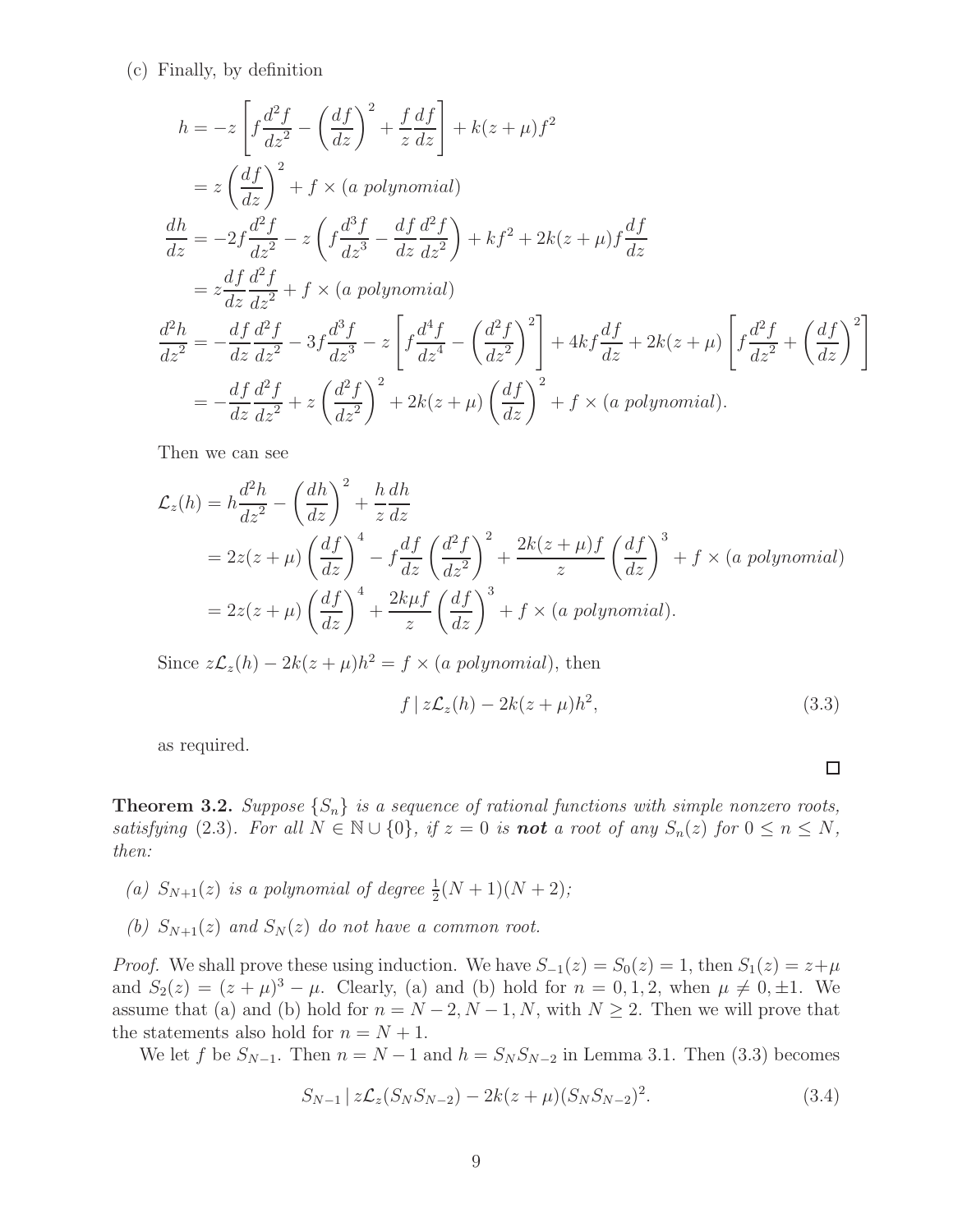Hence

$$
\begin{aligned}\n\left[\mathcal{L}_{z}(S_{N}S_{N-2}) - \frac{2(z+\mu)}{z}(S_{N}S_{N-2})^{2}\right](-z) \\
&= -z\left[S_{N-2}^{2}\mathcal{L}_{z}(S_{N}) + S_{N}^{2}\mathcal{L}_{z}(S_{N-2})\right] + 2(z+\mu)(S_{N}S_{N-2})^{2} \\
&= S_{N-2}^{2}[-z\mathcal{L}_{z}(S_{N}) + (z+\mu)S_{N}^{2}] + S_{N}^{2}[-z\mathcal{L}_{z}(S_{N-2}) + (z+\mu)S_{N-2}^{2}] \\
&= S_{N-2}^{2}[-z\mathcal{L}_{z}(S_{N}) + (z+\mu)S_{N}^{2}] + S_{N}^{2}S_{N-1}S_{N-3}.\n\end{aligned}
$$

Then by (3.3) and (b) with  $n = N - 1$ , we have

$$
S_{N-1}| - z\mathcal{L}_z(S_N) + (z+\mu)S_N^2 = -z \left[ S_N \frac{d^2 S_N}{dz^2} - \left( \frac{dS_N}{dz} \right)^2 \right] - S_N \frac{dS_N}{dz} + (z+\mu)S_N^2
$$

So, according to  $(2.3)$ ,  $S_{N+1}$  is a polynomial by induction.

To prove (b), we use a proof by contradiction. If  $S_N$  and  $S_{N-1}$  have the same root  $z_0 \neq 0$ , then by  $(2.3)$ ,  $z_0$  is also a root of

$$
S_N \frac{d^2 S_n}{dz^2} - \left(\frac{dS_N}{dz}\right)^2,
$$

and hence  $\frac{dS_N}{dS_N}$  $\frac{d^2N}{dz}$ . This implies  $z_0$  is at least a double root of  $S_N$ , which contradicts our assumption about  $S_N$ .

# 4 Further analysis on  $S_n(0, \mu)$

**Theorem 4.1.** *Let*  $\phi_n = S_n(0, \mu)$ *, and* 

$$
\phi'_n := \frac{\partial S_n}{\partial z}(0, \mu), \qquad \phi''_n := \frac{\partial^2 S_n}{\partial z^2}(0, \mu),
$$

*etc.* Then for all  $n \geq 3$ ,

$$
\phi_{n+1} = \frac{\phi_n \phi_{n-1}}{\phi_{n-2}} \left( 2\mu^2 - 2n^2 + 2n - 1 - \frac{\phi_n \phi_{n-3}}{\phi_{n-1} \phi_{n-2}} \right); \tag{4.1}
$$

$$
\phi'_{n+1} = -\frac{\phi_n \phi_{n+2}}{\phi_{n+1}} + \mu \phi_{n+1}.
$$
\n(4.2)

*Proof.* Differentiating  $(2.3)$  with respect to z gives

$$
\frac{dS_{n+1}}{dz} = \frac{1}{S_{n-1}} \left\{ S_n^2 + 2(z+\mu)S_n \frac{dS_n}{dz} - 2S_n \frac{d^2S_n}{dz^2} + z \left( \frac{dS_n}{dz} \frac{d^2S_n}{dz^2} - S_n \frac{d^3S_n}{dz^3} \right) - S_{n+1} \frac{dS_{n-1}}{dz} \right\}.
$$
(4.3)

Substitute  $z = 0$  into  $(2.3)$  and  $(4.3)$ . We obtain

$$
\phi_{n+1} = \frac{\phi_n}{\phi_{n-1}} \left( \mu \phi_n - \phi'_n \right),
$$
\n(4.4)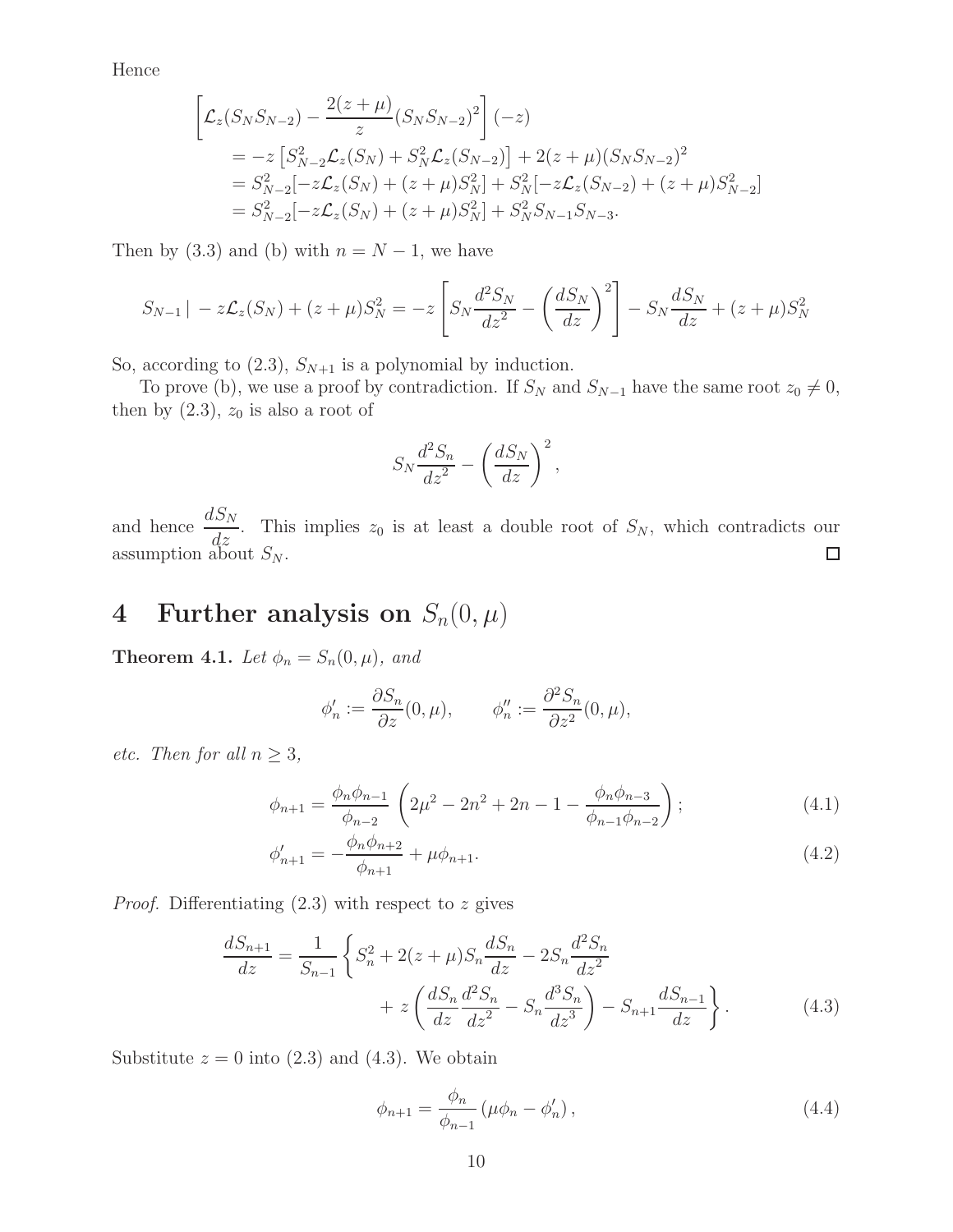and

$$
\phi'_{n+1} = \frac{\phi_n}{\phi_{n-1}} \left( \phi_n + 2\mu \phi'_n - 2\phi''_n - \frac{\phi'_{n-1}\phi_{n+1}}{\phi_n} \right). \tag{4.5}
$$

Now (4.4) implies that (4.2) is valid. Furthermore, in [11, p. 9519],

$$
z^{2}\left[S_{n}\frac{d^{4}S_{n}}{dz^{4}} - 4\frac{dS_{n}}{dz}\frac{d^{3}S_{n}}{dz^{3}} + 3\left(\frac{d^{2}S_{n}}{dz^{2}}\right)^{2}\right] + 2z\left(S_{n}\frac{d^{3}S_{n}}{dz^{3}} - \frac{dS_{n}}{dz}\frac{d^{2}S_{n}}{dz^{2}}\right) - 4z(z+\mu)\left[S_{n}\frac{d^{2}S_{n}}{dz^{2}} - \left(\frac{dS_{n}}{dz}\right)^{2}\right] - 2S_{n}\frac{d^{2}S_{n}}{dz^{2}} + 4\mu S_{n}\frac{dS_{n}}{dz} = 2n(n+1)S_{n}^{2}.\tag{4.6}
$$

This implies, as  $\phi_n$  is not identically zero, that

$$
2\mu \phi_n' - \phi_n'' = n(n+1)\phi_n.
$$
 (4.7)

Hence by  $(4.2)$ ,

$$
\phi''_n = 2\mu \phi'_n - n(n+1)\phi_n = [2\mu^2 - n(n+1)]\phi_n - \frac{2\mu \phi_{n-1} \phi_{n+1}}{\phi_n}.
$$

Now substitute this equation and (4.2) into (4.5) to obtain, after simplification,

$$
-\frac{\phi_n \phi_{n+2}}{\phi_{n+1}} = \frac{\phi_n^2}{\phi_{n-1}} \left(2n^2 + 2n + 3 - 2\mu^2\right) + \frac{\phi_{n+1} \phi_n \phi_{n-2}}{\phi_{n-1}^2}.
$$

Therefore we have

$$
\phi_{n+2} = \frac{\phi_n \phi_{n+1}}{\phi_{n-1}} \left( 2\mu^2 - 2n^2 - 2n - 3 - \frac{\phi_{n+1} \phi_{n-2}}{\phi_n \phi_{n-1}} \right).
$$

Thus (4.1) is also valid.

#### Corollary 4.2.

*(a)* For all  $n \in \mathbb{N}$ ,

$$
\phi_n(\mu) = \mu^{\gamma_0^n} (\mu^2 - 1)^{\gamma_1^n} (\mu^2 - 4)^{\gamma_2^n} \dots \left[ \mu^2 - (n-1)^2 \right]^{\gamma_{n-1}^n},
$$

*where for*  $0 \leq j \leq k$ *,* 

$$
\gamma_{2j}^n = \left\lceil \frac{n}{2} \right\rceil - j = k - j \quad \text{if } n = 2k \text{ or } 2k - 1;
$$
  

$$
\gamma_{2j+1}^n = \left\lfloor \frac{n}{2} \right\rfloor - j = k - j \quad \text{if } n = 2k \text{ or } 2k + 1.
$$

 $(b)$   $\phi'_i$  $\nu_n'(\mu) = \phi_{n-1}(\mu)g(\mu)$ , where  $g(\mu)$  is a polynomial of degree n or  $n-2$  according as n *is even or odd.*

*Proof.* If  $n = 2k$  is even, then by induction hypothesis,

$$
\phi_{2k} = \mu^k (\mu^2 - 1)^k (\mu^2 - 4)^{k-1} (\mu^2 - 9)^{k-1} \dots \left[ \mu^2 - (2k-2)^2 \right] \left[ \mu^2 - (2k-1)^2 \right].
$$
  
= 
$$
\mu^k (\mu^2 - 1)^k \prod_{j=1}^{k-1} \left[ \mu^2 - (2j)^2 \right]^{k-j} \left[ \mu^2 - (2j+1)^2 \right]^{k-j}.
$$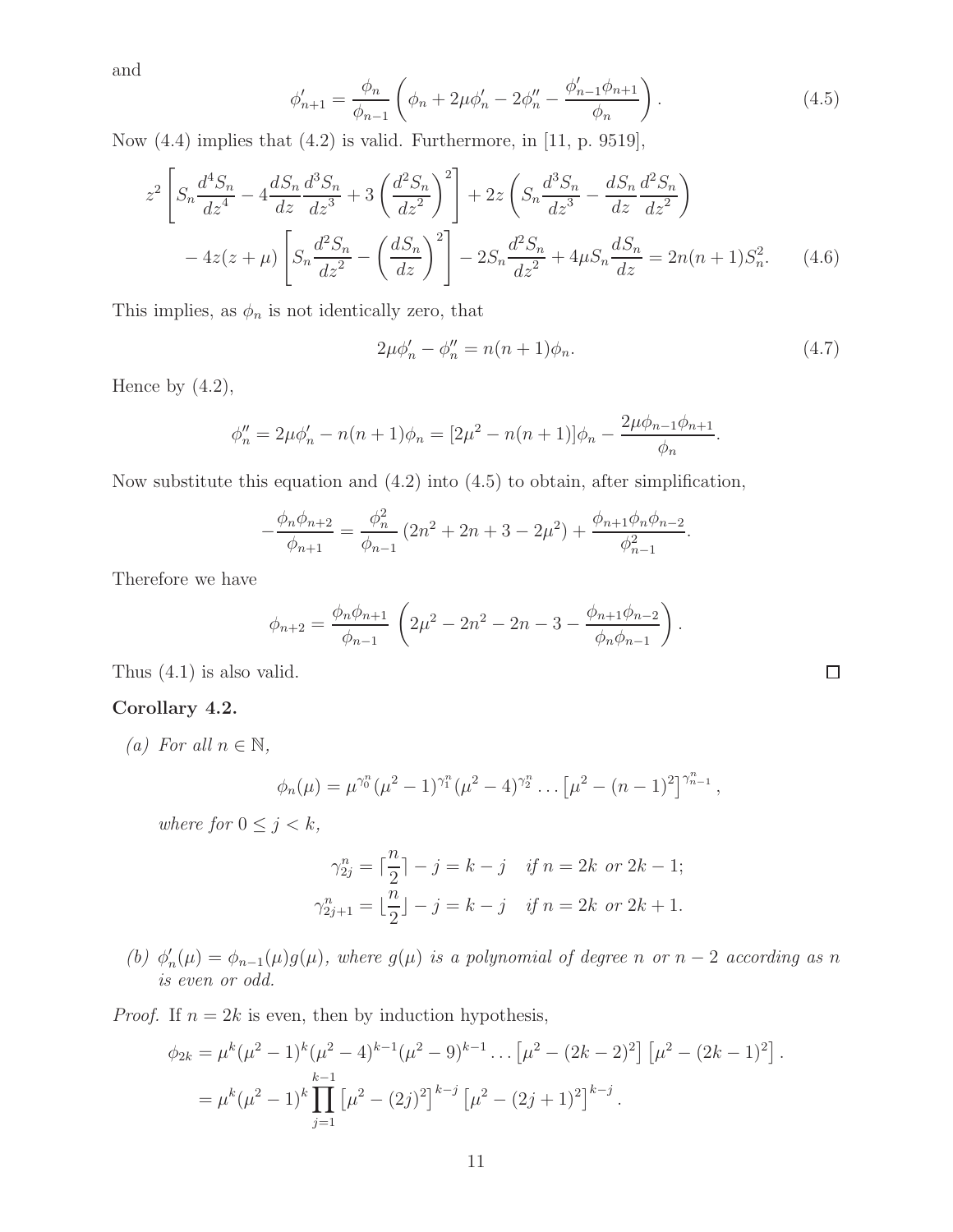while  $\phi_{n-1}$  and  $\phi_{n-2}$  have similar expressions. Thus

$$
\frac{\phi_n \phi_{n-1}}{\phi_{n-2}} = \mu^{k+1} (\mu^2 - 1)^k (\mu^2 - 4)^k (\mu^2 - 9)^{k-1} \dots
$$

$$
\dots \left[ \mu^2 - (2k-2)^2 \right]^2 \left[ \mu^2 - (2k-1)^2 \right].
$$

Hence it follows from Theorem 4.1 that

$$
\phi_{n+2} = \mu^{k+1} (\mu^2 - 1)^k (\mu^2 - 4)^k (\mu^2 - 9)^{k-1} \dots
$$

$$
\dots \left[ \mu^2 - (2k-2)^2 \right]^2 \left[ \mu^2 - (2k-1)^2 \right] \left[ \mu^2 - (2k)^2 \right].
$$

The situation is similar for odd  $n$ .

We also consider odd n's and even n's in part (b). When  $n = 2k$ , we note that

$$
\phi_{2k} = \phi_{2k-1} \prod_{j=1}^{k} \left[ \mu^2 - (2j-1)^2 \right].
$$

Hence by Theorem 4.1,

$$
\phi'_{2k} = \mu \phi_{2k-1} \left\{ \prod_{j=1}^k \left[ \mu^2 - (2j-1)^2 \right] - \prod_{j=1}^{k-1} \left[ \mu^2 - (2j)^2 \right] \right\}.
$$

When  $n = 2k + 1$ , then

$$
\phi_{2k+1} = \phi_{2k} \prod_{j=0}^{k} \left[ \mu^2 - (2j)^2 \right],
$$

and

$$
\phi'_{2k+1} = \phi_{2k} \left\{ \prod_{j=0}^k \left[ \mu^2 - (2j)^2 \right] - \prod_{j=0}^k \left[ \mu^2 - (2j+1)^2 \right] \right\}.
$$

 $\Box$ 

**Remark 4.3.** Part (a) of Theorem 4.2 above means that  $z = 0$  is a root of  $S_n$  if and only if  $\mu = 0, \pm 1, \pm 2, \ldots, \pm (n-1)$ . In particular, the first few  $\phi_n(\mu)$ 's are

$$
\phi_1(\mu) = \mu,
$$
  
\n
$$
\phi_2(\mu) = \mu(\mu^2 - 1),
$$
  
\n
$$
\phi_3(\mu) = \mu^2(\mu^2 - 1)(\mu^2 - 4),
$$
  
\n
$$
\phi_4(\mu) = \mu^2(\mu^2 - 1)^2(\mu^2 - 4)(\mu^2 - 9),
$$
  
\n
$$
\phi_5(\mu) = \mu^3(\mu^2 - 1)^2(\mu^2 - 4)^2(\mu^2 - 9)(\mu^2 - 16).
$$

**Theorem 4.4.** *Fix*  $n \in \mathbb{N}$ *. If*  $\mu = \pm n$ *, then for the recurrence relation* (2.3) *and starting polynomials*  $S_{-1} = S_0 = 1$ *, we have:* 

- *(a) all the zeros of rational functions*  $S_k$  *are simple, when*  $k = 0, 1, \ldots, n$ *;*
- (b) each  $S_k$  *is a monic polynomial in* z of degree  $\frac{1}{2}k(k+1)$ *, for*  $k = 0, 1, ..., n$ *.*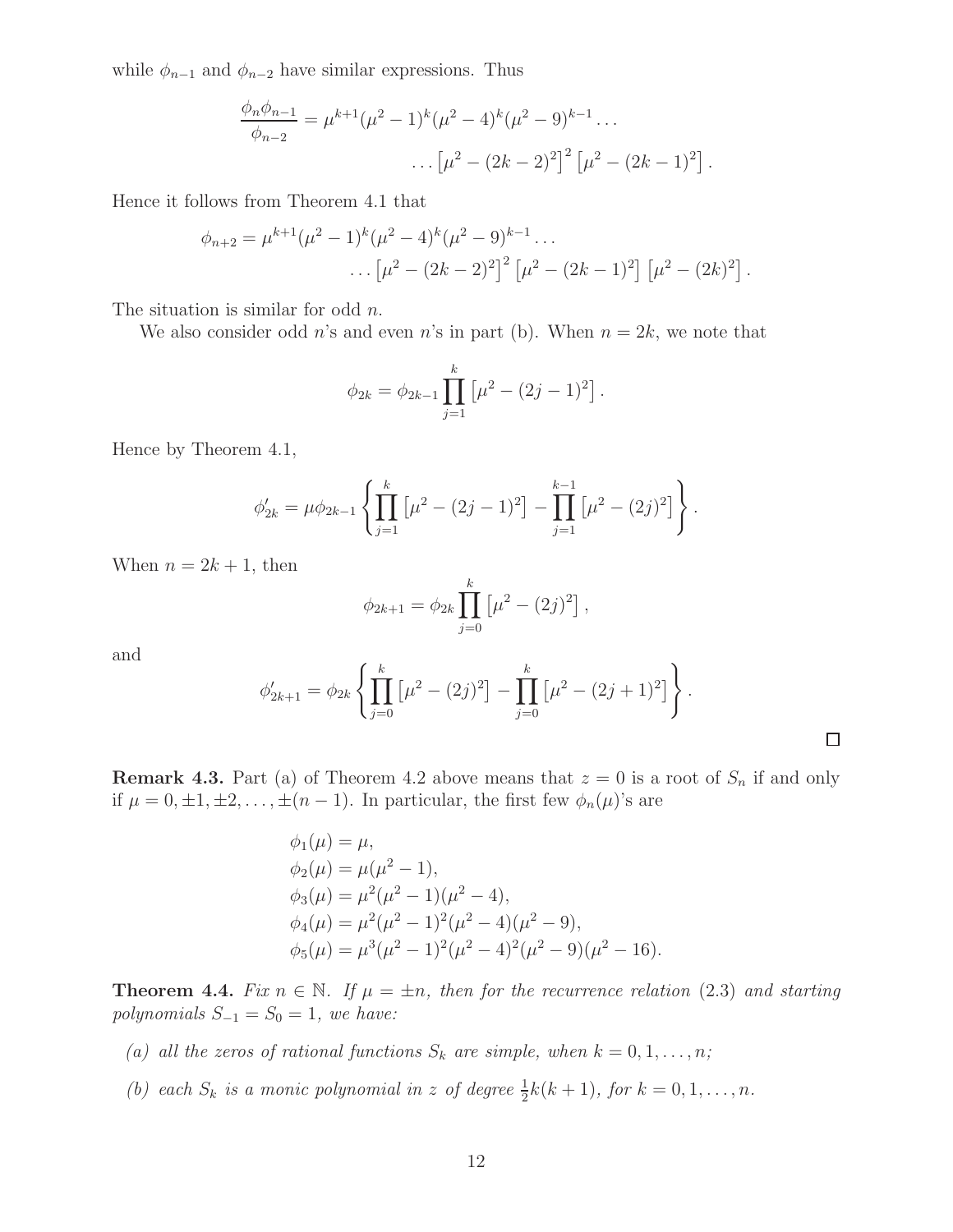*Proof.* We shall make use of the identity (4.6) again. Suppose  $z_0 \neq 0$  is a root of  $S_n$ . Then from (4.6),

$$
3\left[\frac{d^2S_n}{dz^2}(z_0)\right]^2 = \frac{dS_n}{dz}(z_0)\left[4\frac{d^3S_n}{dz^3}(z_0) + 2\frac{d^2S_n}{dz^2}(z_0) + 4(z_0 + \mu)\frac{dS_n}{dz}(z_0)\right].
$$

Hence if  $z_0$  is a root of  $\frac{dS_n}{dz}$ , then it also has to be a root of  $\frac{d^2S_n}{dz^2}$  $\frac{d^2z^2}{dz^2}$ . That is, if  $z_0$  is not a simple root of  $S_n$ , then its order  $\geq 3$ . Let k be the order of the root  $z_0$ . Analyzing on the identity (4.6), the term

$$
S_n \frac{d^3 S_n}{dz^3} - 4 \frac{d S_n}{dz} \frac{d^3 S_n}{dz^3} + 3 \left( \frac{d^2 S_n}{dz^2} \right)^2,
$$

has the zero  $z_0$  with order  $2k - 4$ , while the other terms has order greater than or equal to  $2k+3$ . Therefore let  $S_n(z) = (z-z_0)^k g(z)$ , where  $g(z)$  is a polynomial and  $\frac{dg}{dz}$  $\frac{d^2y}{dz}(z_0) \neq 0$ . The there exists a polynomial  $h(z)$  such that

$$
S_n \frac{d^4 S_n}{dz^4} - 4 \frac{d S_n}{dz} \frac{d^3 S_n}{dz^3} + 3 \left( \frac{d^2 S_n}{dz^2} \right)^2 = (z - z_0)^{2k - 4} \left[ (z - z_0) h(z) + 6k(k - 1) g^2(z) \right].
$$

But it must have  $z_0$  as a root, which gives a contradiction. We see that every  $z_0$  is at most a simple root.  $\Box$ 

**Theorem 4.5.** Let  $\mu \in \mathbb{Z} \setminus \{0\}$ . Suppose that  $S_n(z) = z^{\sigma} g(z)$ , where  $g(z) = \sum_{j=0}^{k} a_j z^j$ , with  $a_0 \neq 0$ . Then

- *(a)*  $a_1 = \mu a_0$ *;* and
- *(b) if*  $\sigma = \frac{1}{2}$  $\frac{1}{2}(n-|\mu|)(n-|\mu|+1)$ , then

$$
a_2 = \frac{1}{2} \left( \mu^2 - \frac{|\mu|}{2m+1} \right) a_0.
$$

|µ|

*Proof.* We use the auxilliary identity  $(4.6)$  for the proof. First

$$
\frac{dS_n}{dz} = z^{\sigma} \frac{dg}{dz} + \sigma z^{\sigma - 1} g,\tag{4.8a}
$$

and

$$
\frac{d^2S_n}{dz^2} = z^{\sigma} \frac{d^2g}{dz^2} + 2\sigma z^{\sigma-1} \frac{dg}{dz} + \sigma(\sigma - 1)z^{\sigma-2}g,\tag{4.8b}
$$

$$
\frac{d^3S_n}{dz^3} = z^{\sigma} \frac{d^3g}{dz^3} + 3\sigma z^{\sigma-1} \frac{d^2g}{dz^2} + 3\sigma (\sigma - 1) z^{\sigma-2} \frac{dg}{dz} + \sigma (\sigma - 1)(\sigma - 2) z^{\sigma-3}g,\tag{4.8c}
$$

$$
\frac{d^4S_n}{dz^4} = z^{\sigma} \frac{d^4g}{dz^4} + 4\sigma z^{\sigma-1} \frac{d^3g}{dz^3} + 6\sigma(\sigma - 1)z^{\sigma-2} \frac{d^2g}{dz^2} + 4\sigma(\sigma - 1)(\sigma - 2)z^{\sigma-3} \frac{dg}{dz} + \sigma(\sigma - 1)(\sigma - 2)(\sigma - 3)z^{\sigma-4}g.
$$
\n(4.8d)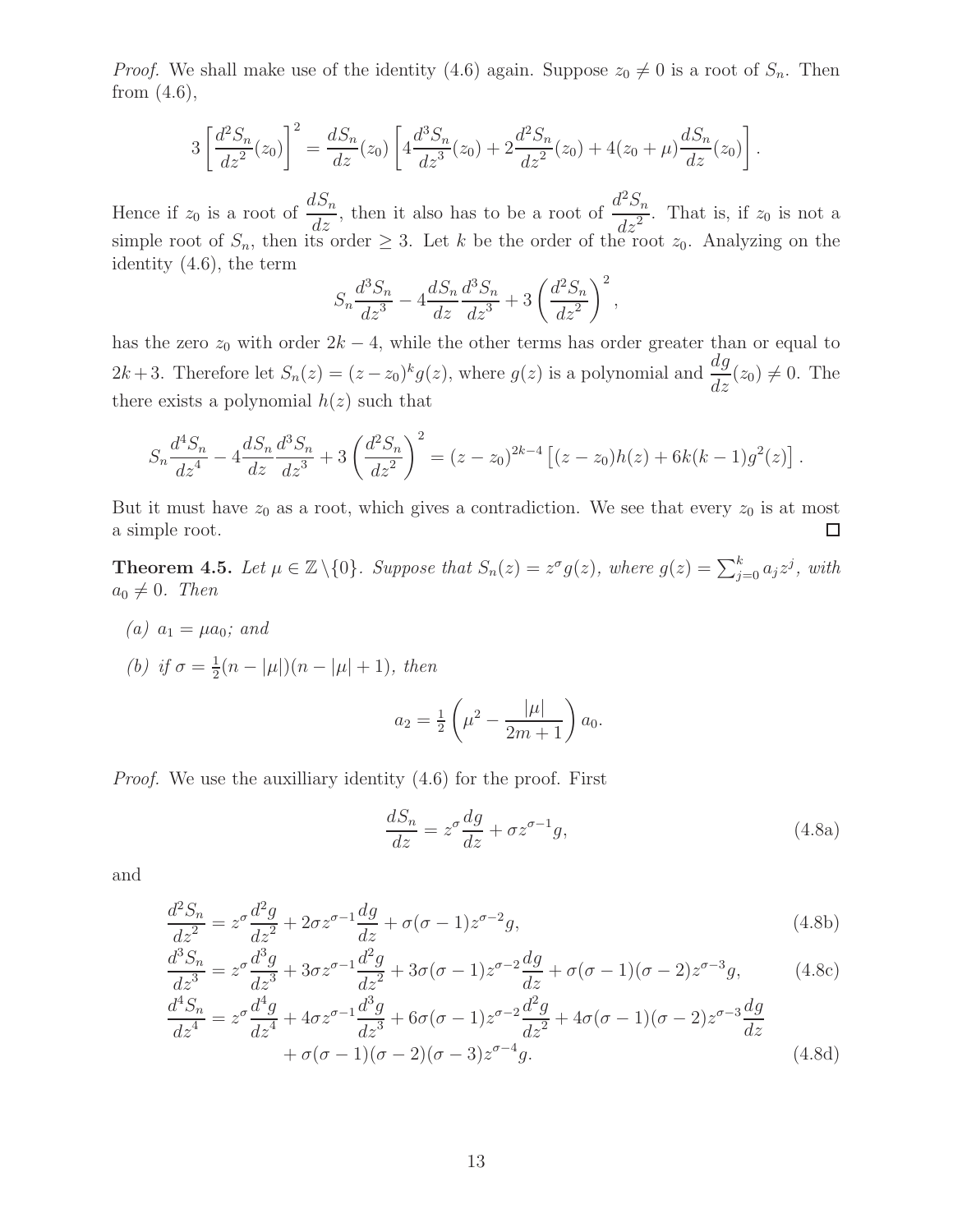Express  $(4.6)$  as

$$
2n(n+1)S_n^2 + 4z^2 \left[ S_n \frac{d^2 S_n}{dz^2} - \left( \frac{dS_n}{dz} \right)^2 \right]
$$
  
=  $z^2 \left[ S_n \frac{d^4 S_n}{dz^4} - 4 \frac{dS_n}{dz} \frac{d^3 S_n}{dz^3} + 3 \left( \frac{d^2 S_n}{dz^2} \right)^2 \right] + 2z \left( S_n \frac{d^3 S_n}{dz^3} - \frac{dS_n}{dz} \frac{d^2 S_n}{dz^2} \right)$   
-  $4\mu z \left[ S_n \frac{d^2 S_n}{dz^2} - \left( \frac{dS_n}{dz} \right)^2 \right] - 2S_n \frac{d^2 S_n}{dz^2} + 4\mu S_n \frac{dS_n}{dz}. \tag{4.9}$ 

Then we substitute (4.8) into (4.9) and obtain, after simplification,

$$
[2n(n+1) - 4\sigma]z^{2\sigma}g^{2} + \dots
$$
  
= -8\sigma z^{2\sigma-1}g\frac{dg}{dz} + 8\mu\sigma z^{2\sigma-1}g^{2} - (8\sigma + 2)z^{2\sigma}g\frac{d^{2}g}{dz^{2}} + 8\sigma z^{2\sigma}\left(\frac{dg}{dz}\right)^{2} + 4\mu z^{2\sigma}g\frac{dg}{dz} + \dots

Comparing coefficients of  $z^{2\sigma-1}$  in the resulting polynomials, we obtain

$$
8\sigma a_0 a_1 - 8\mu\sigma a_0^2 = 0.
$$

This implies part (a). Next we compare coefficients of  $z^{2\sigma}$  to get

$$
[2n(n+1) - 4\sigma]a_0^2 = -8\sigma(a_1^2 + 2a_0a_2) + (16\sigma + 4)\sigma a_0a_1 - (16\sigma + 4)a_0a_2 + 8\sigma a_1^2.
$$

Since  $a_1 = \mu a_0$ , we have

$$
(32\sigma + 4)a_0a_2 = \left[\mu^2(16\sigma + 4) - 2n(n+1) + 4\sigma\right]a_0^2,
$$

so that

$$
a_2 = \frac{\mu^2 (16\sigma + 4) - 2n(n+1) + 4\sigma}{32\sigma + 4} a_0.
$$

Now let  $m = n - |\mu|$  and  $\sigma = \frac{1}{2}m(m + 1)$ ,

$$
2n(n + 1) = 2[\mu^{2} + (2m + 1)|\mu| + m(m + 1)],
$$

while

$$
8\sigma + 1 = (2m + 1)^2.
$$

 $\Box$ 

Therefore part (b) is valid.

**Theorem 4.6.** *Let*  $\mu \in \mathbb{Z}$ *. Then for all*  $n > |\mu|$ *:* 

- (a)  $z = 0$  *is a root of order*  $\frac{1}{2}(n |\mu|)(n |\mu| + 1)$  *for*  $S_n$ ;
- (b)  $S_n$  *is a monic polynomial of degree*  $\frac{1}{2}n(n+1)$ ;
- *(c) all other roots of*  $S_n$  *are simple.*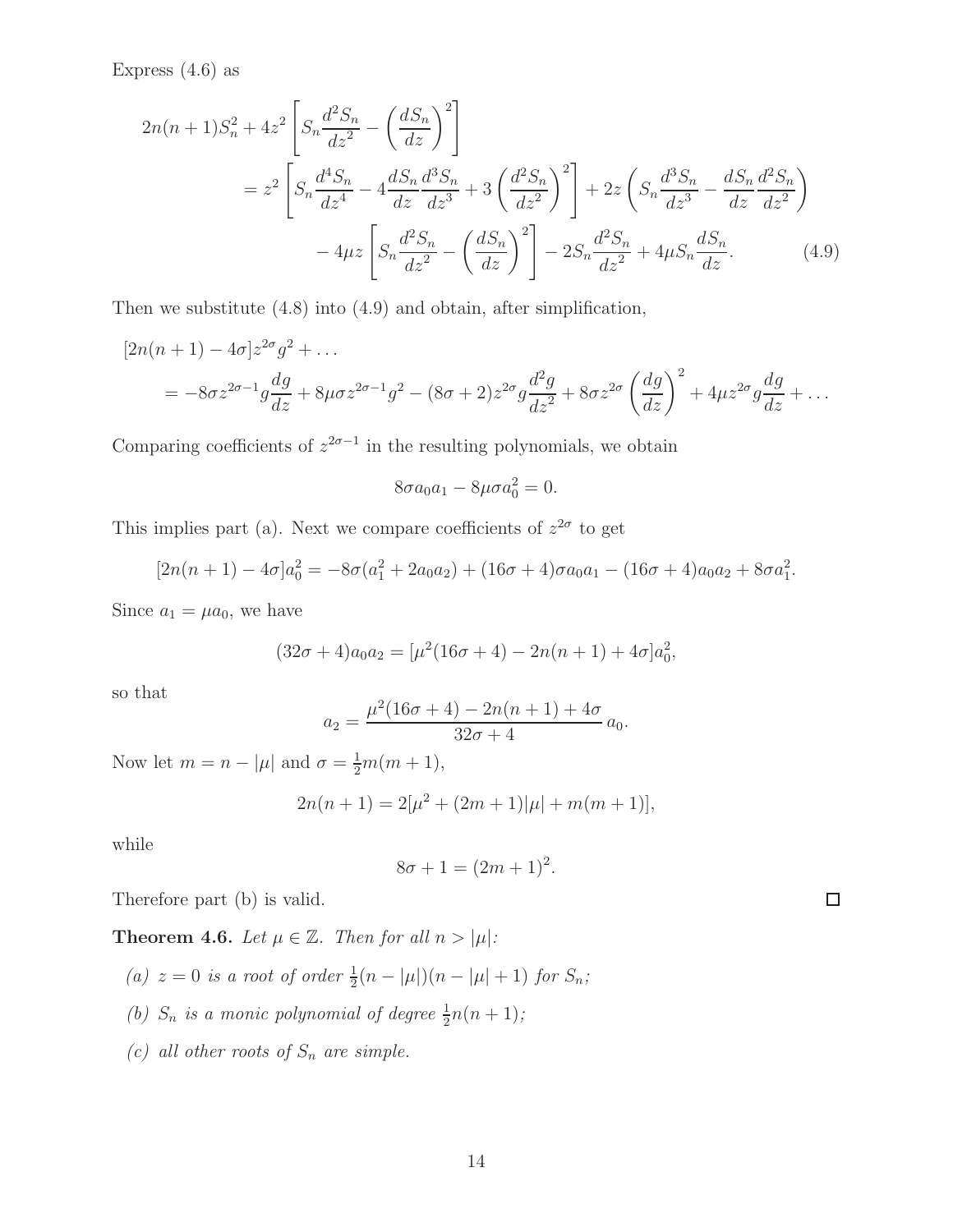*Proof.* Part (c) follows from the proof of Theorem 4.4. For parts (a) and (b), the case when  $\mu = 0$  is simple. For then,  $S_n(z) = z^{\sigma_n}$ . In general, let  $\mu \in \mathbb{Z} \setminus \{0\}$ . Let  $k = |\mu|$ , by Corollary 4.2,  $z = 0$  is a root of  $S_{k+1}$ . Let  $S_{k+1} = zg_{1,\mu}(z)$ . By (4.3) and (4.7),

$$
\frac{dS_{k+1}}{dz}(0;k) = \frac{\phi_k(k)\left[\phi_k(k) + 2\mu\phi'_k(k) - \phi''_k(k)\right]}{\phi_{k-1}(k)} = \frac{\phi_k^2(k)}{\phi_{k-1}(k)}(k^2 + k + 1) \neq 0.
$$

Thus z is a simple root of  $S_{k+1}$ . So  $S_{k+1} = zg_{1,\mu}(z)$  where  $g_{1,\mu} = \sum a_j^{1,\mu} x^j$  is a degree  $\sigma_{k+1} - 1$ polynomial with nonzero roots.

Let  $n = k + 1$ . By  $(2.3)$ ,

$$
S_k S_{k+2} = z^3 \left[ \left( \frac{dg_{1,\mu}}{dz} \right)^2 - g_{1,\mu} \frac{d^2 g_{1,\mu}}{dz^2} + g_{1,\mu}^2 \right] + z^2 \left( \mu g_{1,\mu}^2 - g_{1,\mu} \frac{dg_{1,\mu}}{dz} \right).
$$

For the right hand side, the coefficient of  $z^3$  is given by

$$
a_0^{1,\mu} \left( a_0^{1,\mu} + 2\mu a_1^{1,\mu} - 4a_2^{1,\mu} \right) = \left( a_0^{1,\mu} \right)^2 \left( 1 + \frac{2}{3}\mu \right) \neq 0,
$$

by Lemma 4.5. Hence  $S_{k+2} = z^3 g_{2,\mu}(z)$  where  $g_{2,\mu}$  had nonzero constant term. Use induction on  $m = n - |\mu| > 1$ . Let

$$
S_{n-1} = z^{\sigma_{m-1}} g_{m-1,\mu}, \qquad S_n = z^{\sigma_m} g_{m,\mu},
$$

where  $g_{m-1,\mu}$  and  $g_{m,\mu}$  are polynomials of degrees  $\sigma_{m-1}$  and  $\sigma_m$  respectively with nonzero roots. Then by  $(2.3)$ ,

$$
z^{\sigma_{m-1}}g_{m-1,\mu}S_{m-1} = z^{2\sigma_m} \left(\mu g_{m,\mu}^2 - g_{m,\mu}\frac{dg_{m,\mu}}{dz}\right) + z^{2\sigma_m+1} \left[\left(\frac{dg_{m,\mu}}{dz}\right)^2 - g_{m,\mu}\frac{d^2g_{m,\mu}}{dz^2} + g_{m,\mu}^2\right].
$$

Let  $a_j^{m,\mu}$  be the coefficients of  $g_{m,\mu}$ . By Lemma 4.5,  $a_1^{m,\mu} = \mu a_0^{m,\mu}$  $_{0}^{m,\mu}$ . So we may write  $S_{n+1} = z^{\sigma_{m+1}} g_{m+1,\mu}$ , where

$$
a_0^{m+1,\mu} a_0^{m-1,\mu} = 2\mu a_0^{m,\mu} a_1^{m,\mu} - 4a_0^{m\mu} a_2^{m,\mu} + (a_0^{m,\mu})^2
$$
  
=  $a_0^{m,\mu} (2\mu a_1^{m,\mu} + a_0^{m,\mu} - 4a_2^{m,\mu})$   
=  $(a_0^{m,\mu})^2 \left(1 + \frac{2|\mu|}{2m+1}\right).$ 

So  $a_0^{m+1,\mu}$  $_{0}^{m+1,\mu}$  is nonzero, and the rational function  $g_{m+1,\mu}$  does not have  $z=0$  as a root.

Next we want to show that  $g_{m+1,\mu}$  is a polynomial. From the proof of Theorem 4.4 and Theorem 3.2(b), we know that all nonzero roots of  $S_n$  and  $S_{n-1}$  are simple and not common. Furthermore, we still have

$$
S_{n-1} | S_{n-2}^2 \left[ -z \mathcal{L}_z(S_n) + (z + \mu) S_n^2 \right],
$$

where

$$
\Delta := -z\mathcal{L}_z(S_n) + (z+\mu)S_n^2 = z\left[ \left( \frac{dS_n}{dz} \right)^2 - S_n \frac{d^2S_n}{dz^2} \right] - S_n \frac{dS_n}{dz} + (z+\mu)S_n^2.
$$

We conclude that  $g_{m-1,\mu}$  divides  $\Delta$ , which means that  $g_{m+1,\mu}$  is also a polynomial. Consequently parts (a) and (b) follow by induction.  $\Box$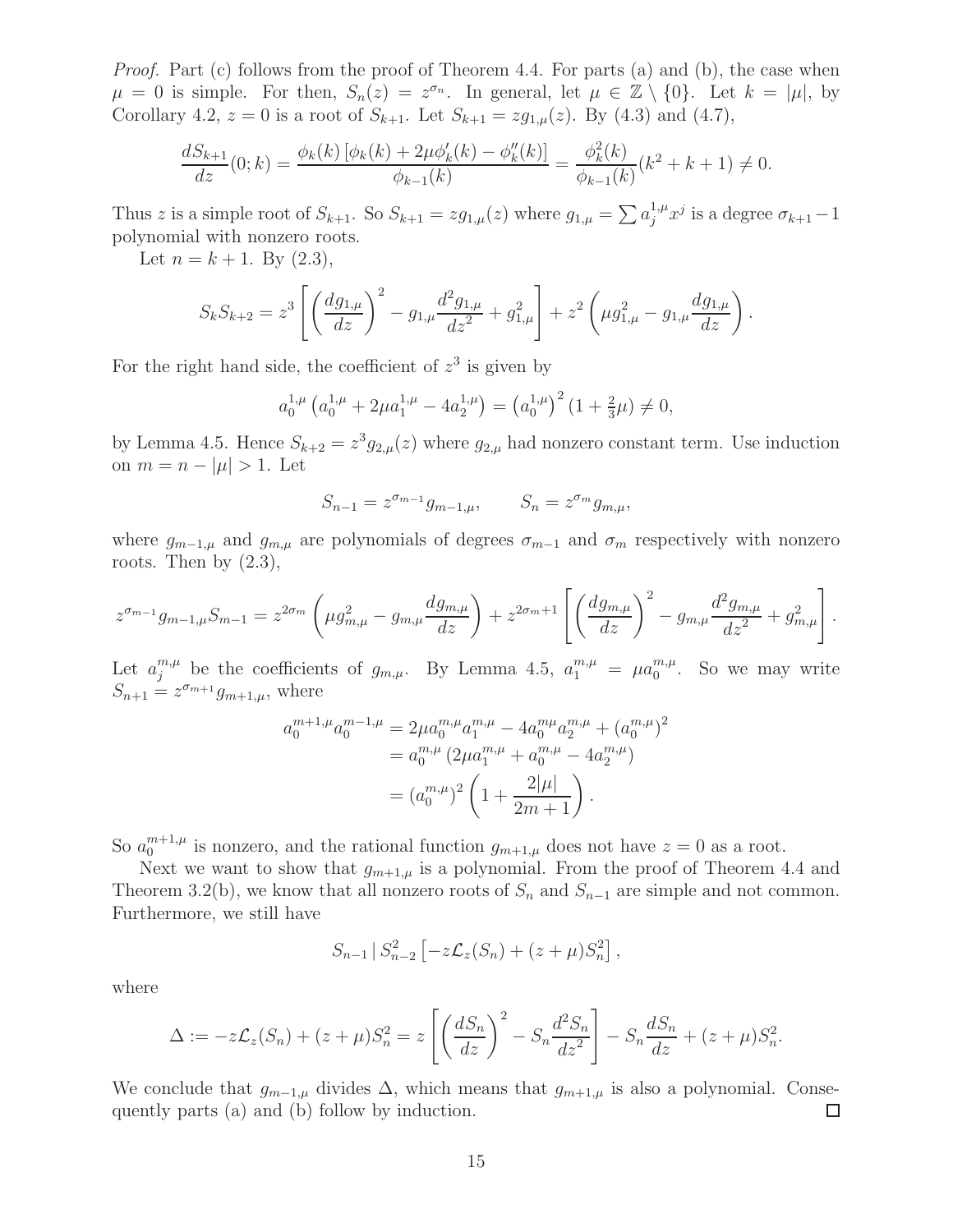## 5 Conclusions

We have given a direct algebraic proof that the nonlinear recurrence relation  $(2.3)$  generates polynomials  $S_n$ , rather than rational functions without direct resort to the  $\tau$ -function theory of Painlev´e equations. However we critically needed a higher order equation derived from the corresponding  $\sigma$ -equation, which seems to be inevitable in the nonlinear scenario. We believe that the method can be developed to apply to the fifth Painlevé equation  $(P_V)$  as well, though we shall not pursue this further here.

## Acknowledgements

PAC thanks the Department of Applied Mathematics, National Sun Yat-sen University, Kaohsiung, Taiwan and the Department of Mathematics, National Taiwan University, Taipei, Taiwan, for their hospitality during his visit where some of this work was done. CKL is partially supported by Ministry of Science and Technology, Taiwan, under contract number MOST104-2115-M-110-008.

## References

- [1] T. Amdeberhan, Discriminants of Umemura polynomials associated to Painlevé III, Phys. Lett. A,  $354$  (2006) 410-413.
- [2] I.V. Barashenkov and D.E. Pelinovsky, Exact vortex solutions of the complex sine-Gordon theory on the plane, *Phys. Lett. B*, **436** (1998) 117–124.
- [3] M. Bertola and T. Bothner, Zeros of large degree Vorob'ev-Yablonski polynomials via a Hankel determinant identity, *Int. Math. Res. Not. IMRN*, **2015** (2015) 9330–9399.
- [4] P. Bracken, P.P. Goldstein and A.M. Grundland, On vortex solutions and links between the Weierstrass system and the complex Sine-Gordon equation, J. Nonl. Math. Phys., 10 (2003) 464–486.
- [5] P. Bracken and A.M. Grundland, On multivortex solutions of the Weierstrass representation, Phys. Atom. Nucl., 65 (2003) 1028–1032.
- [6] E. Brézin and S. Hikami, Characteristic polynomials of random matrices, *Commun. Math.* Phys., 214 (2000) 111–135.
- [7] R.J. Buckingham and P.D. Miller, The sine-Gordon equation in the semiclassical limit: critical behavior near a separatrix, J. Anal. Math.,  $118$  (2012) 397-492.
- [8] R.J. Buckingham and P.D. Miller, Large-degree asymptotics of rational Painlevé-II functions: noncritical behaviour, *Nonlinearity*, **27** (2014) 2489–2578.
- [9] R.J. Buckingham and P.D. Miller, Large-degree asymptotics of rational Painlevé-II functions: critical behaviour, Nonlinearity, 28 (2015) 1539–1596.
- [10] Y. Chen and M.V. Feigin, Painlevé IV and degenerate Gaussian unitary ensembles, J. Phys. A, 39 (2006) 12381–12393.
- [11] P.A. Clarkson, The third Painlevé equation and associated special polynomials, J. Phys. A, 36 (2003) 9507–9532.
- [12] P.A. Clarkson, The fourth Painlevé equation and associated special polynomials, J. Math. Phys., 44 (5350–5374) 9507–9532.
- [13] P.A. Clarkson, Special polynomials associated with rational solutions of the fifth Painlevé equation, *J. Comp. Appl. Math.*, **178** (2005) 111–129.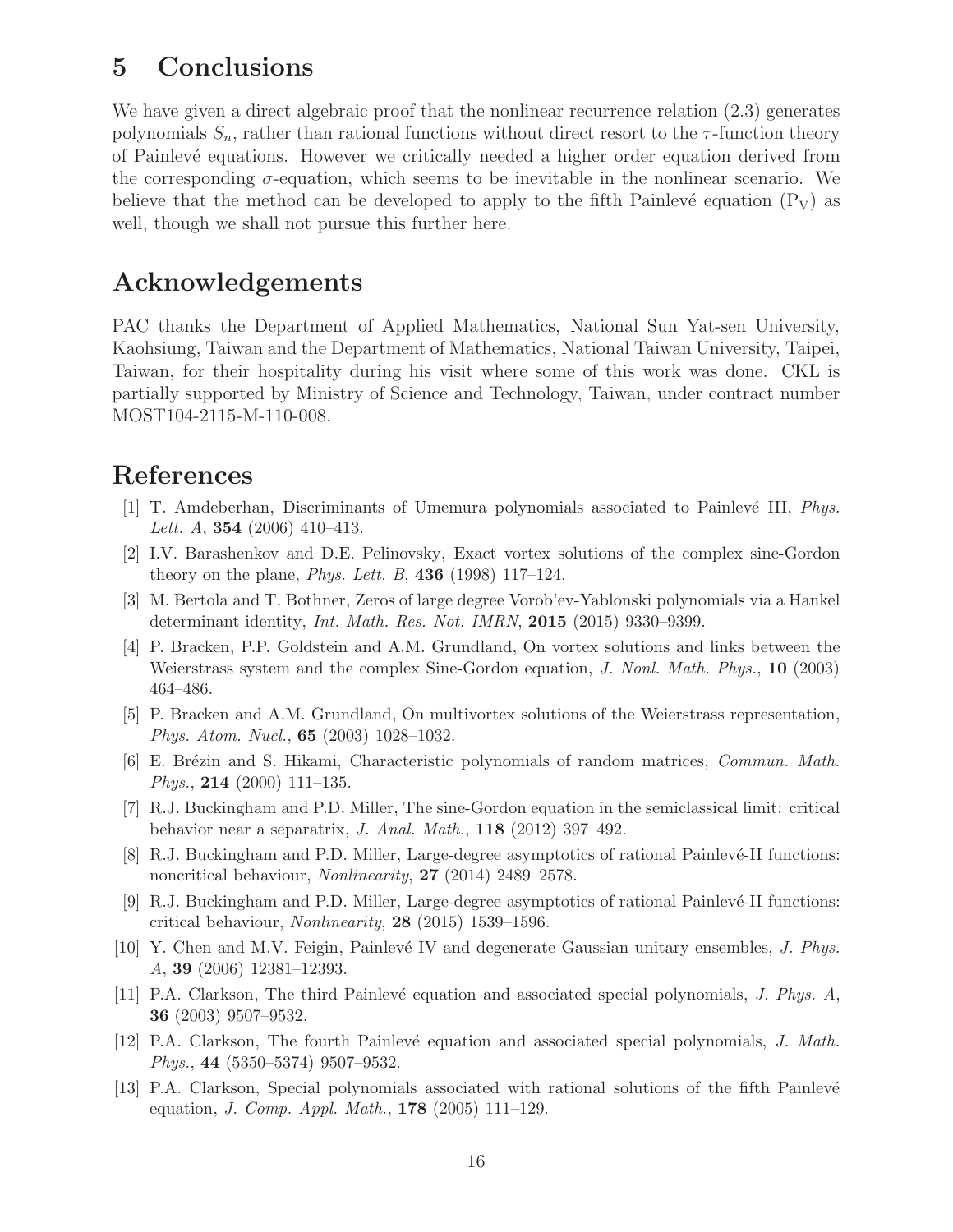- [14] P.A. Clarkson, in: Group Theory and Numerical Analysis [P. Winternitz, D. Gomez-Ullate, A. Iserles, D. Levi, P.J. Olver, R. Quispel and P. Tempesta, Editors] CRM Proc. Lect. Notes Series, vol. 39, Amer. Math. Soc., Providence, RI (2005) pp. 103–118.
- [15] P.A. Clarkson, in: Orthogonal Polynomials and Special Functions: Computation and Application [F. Màrcellan and W. Van Assche, Editors] Lect. Notes Math., vol. 1883, Springer-Verlag, Berlin (2006) pp. 331–411.
- [16] P.A. Clarkson, Special polynomials associated with rational solutions of the Painlev´e equations and applications to soliton equations, Comput. Methods Funct. Theory,  $6$  (2006) 329–401.
- [17] P.A. Clarkson, Special polynomials associated with rational solutions of the defocusing nonlinear Schrödinger equation and the fourth Painlevé equation, Europ. J. Appl. Math., 17 (2006) 293–322.
- [18] P.A. Clarkson, Vortices and polynomials, Stud. Appl. Math., 123 (2009) 37–62.
- [19] P. A. Clarkson and K. Jordaan, The relationship between semi-classical Laguerre polynomials and the fourth Painlevé equation, Constr. Approx., 39 (2014) 223-254.
- [20] P.A. Clarkson and E.L. Mansfield, The second Painlevé equation, its hierarchy and associated special polynomials, *Nonlinearity*, **16** (2003) R1–R26.
- [21] G. Felder, A.D. Hemery and A.P. Veselov, Zeros of Wronskians of Hermite polynomials and Young diagrams, Phys. D, 241 (2012) 2131–2137.
- [22] G.V. Filipuk and P.A. Clarkson, The symmetric fourth Painlevé hierarchy and associated special polynomials, *Stud. Appl. Math.*,  $121$  (2008) 157–188.
- [23] A.S. Fokas and M.J. Ablowitz, On a unified approach to transformations and elementary solutions of Painlevé equations, *J. Math. Phys.*, **23** (1982) 2033–2042.
- [24] P.J. Forrester and N.S. Witte, Application of the  $\tau$ -function theory of Painlevé equations to random matrices: PIV, PII and the GUE, *Commun. Math. Phys.*, **219** (2001) 357–398.
- [25] P.J. Forrester and N.S. Witte, Application of the  $\tau$ -function theory of Painlevé equations to random matrices: PV, PIII, the LUE, JUE and CUE, *Commun. Pure Appl. Math*, **55** (2002) 679–727.
- [26] S. Fukutani, K. Okamoto and H. Umemura, Special polynomials and the Hirota bilinear relations of the second and the fourth Painlevé equations, Nagoya Math. J., 159 (2000) 179– 200.
- [27] M.A. García-Ferrero and D. Gómez-Ullate, Oscillation theorems for the Wronskian of an arbitrary sequence of eigenfunctions of Schrödinger equation, Lett. Math. Phys.,  $105$  (2015) 551–573.
- [28] D. G´omez-Ullate, Y. Grandati and R. Milson, Rational extensions of the quantum harmonic oscillator and exceptional Hermite polynomials, J. Phys. A, 47 (2014) 01520.
- [29] D. G´omez-Ullate, N. Kamran and R. Milson, An extended class of orthogonal polynomials defined by a Sturm-Liouville problem, J. Math. Anal. Appl., 359 (2009) 352-367.
- [30] D. Gómez-Ullate, N. Kamran and R. Milson, An extension of Bochner's problem: exceptional invariant subspaces, J. Approx. Theory,  $162$  (2010) 987–1006.
- [31] D. Gómez-Ullate, F. Marcellán and R. Milson, Asymptotic and interlacing properties of zeros of exceptional Jacobi and Laguerre polynomials, J. Math. Anal. Appl., 399 (2013) 480–495.
- [32] Y. Grandati, Exceptional orthogonal polynomials and generalized Schur polynomials, J. Math. Phys., 55 (2014) 083509.
- [33] V.I. Gromak, I. Laine and S. Shimomura, *Painlevé Differential Equations in the Complex* Plane, Studies in Math., vol. 28, de Gruyter, Berlin, 2002.
- [34] E. Grosswald, Bessel Polynomials, Lect. Notes Math. vol. 698, New York: Springer, 1978.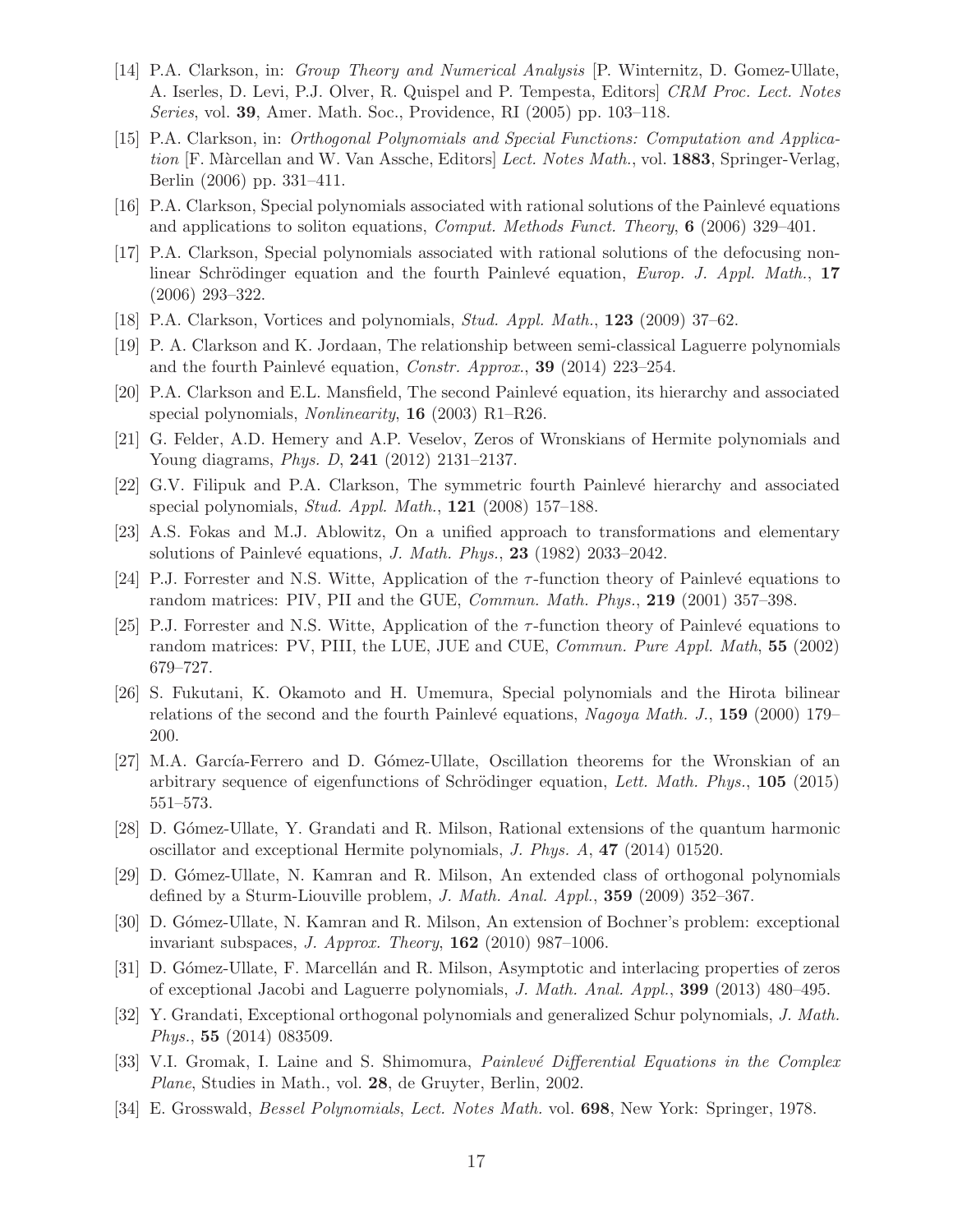- [35] K. Iwasaki, H. Kimura, S. Shimomura and M. Yoshida, From Gauss to Painlevé: a Modern Theory of Special Functions, Aspects of Mathematics E, vol. 16, Vieweg, Braunschweig, Germany, 1991.
- [36] K. Kajiwara, On a q-difference Painlevé III equation: II. Rational solutions, J. Nonl. Math. Phys., 10 (2003) 282–303.
- [37] K. Kajiwara and T. Masuda, A generalization of determinant formulae for the solutions of Painlevé II and XXXIV equations, *J. Phys. A*, **32** (1999) 3763-3778.
- [38] K. Kajiwara and T. Masuda, On the Umemura polynomials for the Painlevé III equation, Phys. Lett. A, 260 (1999) 462–467.
- [39] K. Kajiwara and Y. Ohta, Determinantal structure of the rational solutions for the Painlevé II equation, J. Math. Phys., 37 (1996) 4393–4704.
- [40] K. Kajiwara and Y. Ohta, Determinant structure of the rational solutions for the Painlevé IV equation, *J. Phys. A*, **31** (1998) 2431-2446.
- [41] Y. Kametaka, M. Noda, Y. Fukui and S. Hirano, A numerical approach to Toda equation and Painlevé II equation, Mem. Fac. Eng. Ehime Univ.,  $9$  (1986) 1–24.
- [42] M. Kaneko and H. Ochiai, On coefficients of Yablonskii–Vorob'ev polynomials, J. Math. Soc. Jpn, 55 (2003) 985–993.
- [43] A.N. Kirillov and M. Taneda, Generalized Umemura polynomials, Rocky Mount. J. Math., 32 (2002) 691–702.
- [44] A.V. Kitaev, C.K. Law and J.B. McLeod, Rational solutions of the fifth Painlevé equation, Diff. Int. Eqns., 7 (1994) 967–1000.
- [45] A.B.J. Kuijlaars and R. Milson, Zeros of exceptional Hermite polynomials, J. Approx. Theory, 200 (2015) 28–39.
- [46] I. Marquette and C. Quesne, Two-step rational extensions of the harmonic oscillator: exceptional orthogonal polynomials and ladder operators, J. Phys. A, 46 (2013) 155201.
- [47] I. Marquette and C. Quesne, Connection between quantum systems involving the fourth Painlevé transcendent and  $k$ -step rational extensions of the harmonic oscillator related to Hermite exceptional orthogonal polynomial, *J. Math. Phys.*, **57** (2016) 52101.
- [48] T. Masuda, On a class of algebraic solutions to Painlevé VI equation, its determinant formula and coalescence cascade, Funkcial. Ekvac., 46 (2003) 121–171.
- [49] T. Masuda, Y. Ohta and K. Kajiwara, A determinant formula for a class of rational solutions of Painlevé V equation, Nagoya Math. J.,  $168$  (2002) 1–25.
- [50] M. Mazzocco, Rational solutions of the Painlevé VI equation, *J. Phys. A*, **34** (2001) 2281–2294.
- [51] A.E. Milne, P.A. Clarkson and A.P. Bassom, Bäcklund transformationsand solution hierarchies for the third Painlevé equation, *Stud. Appl. Math.*, **98** (1997) 139–194.
- [52] Y. Murata, Classical solutions of the third Painlevé equations, Nagoya Math. J., 139 (1995) 37–65.
- [53] M. Noumi and Y. Yamada, Umemura polynomials for the Painlevé V equation, *Phys. Lett.*, A247 (1998) 65–69.
- [54] M. Noumi and Y. Yamada, Symmetries in the fourth Painlevé equation and Okamoto polynomials, Nagoya Math. J., 153 (1999) 53-86.
- [55] V.Yu. Novokshenov and A.A. Schelkonogov, Distribution of zeroes to generalized Hermite polynomials, Ufa Math. J.,  $7(2015)$  54–66.
- [56] Y. Ohyama, H. Kawamuko, H. Sakai and K. Okamoto, Studies on the Painlevé equations V, third Painlevé equations of special type  $P_{III}(D_7)$  and  $P_{III}(D_8)$ , J. Math. Sci. Univ. Tokyo, 13 (2006) 145–204.